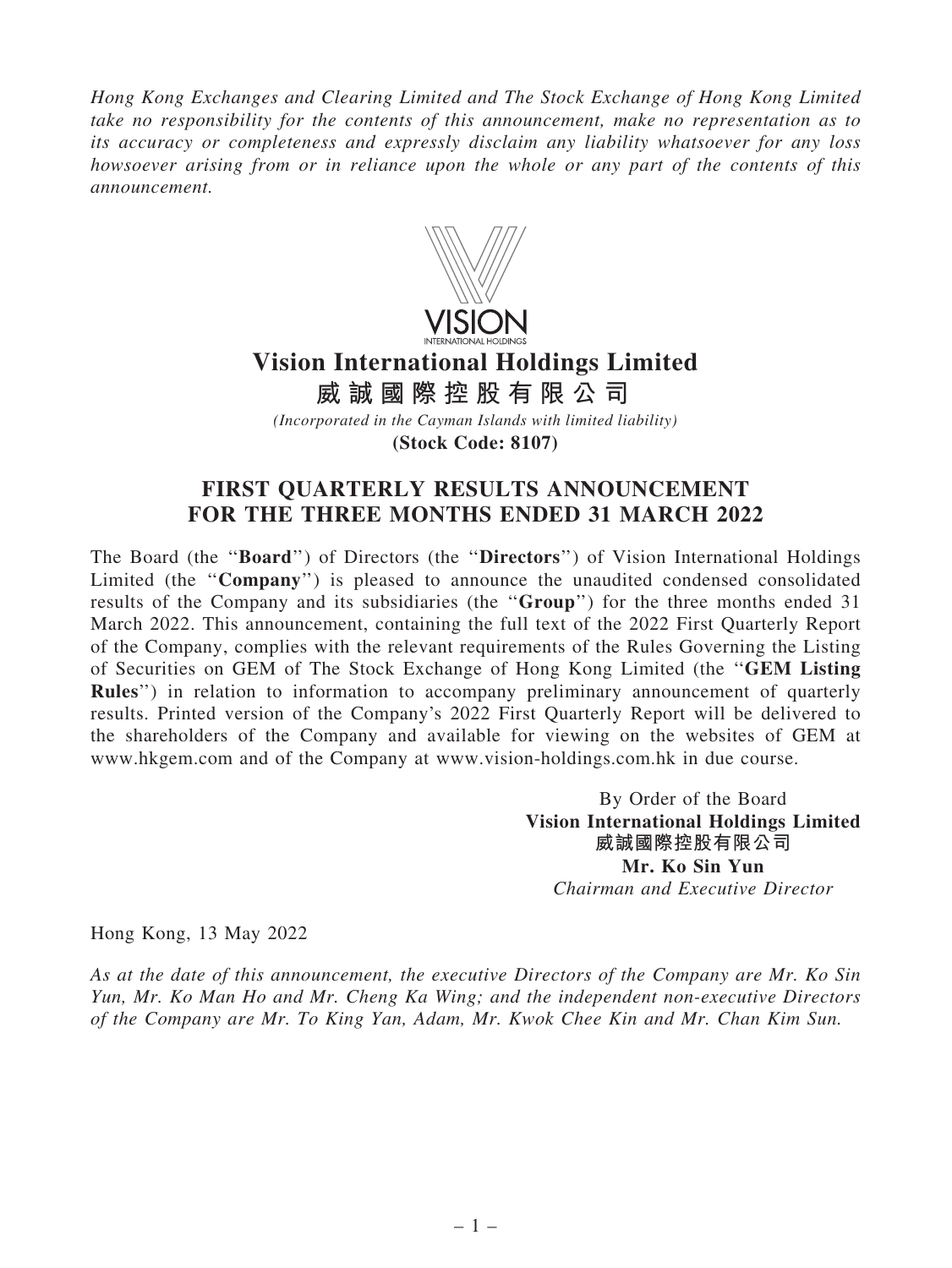This announcement for which the Directors collectively and individually accept full responsibility, includes particulars given in compliance with the GEM Listing Rules for the purpose of giving information with regard to the Group. The Directors, having made all reasonable enquiries, confirm that to the best of their knowledge and belief, the information contained in this announcement is accurate and complete in all material respects and not misleading or deceptive, and there are no other matters the omission of which would make any statement herein or this announcement misleading.

The announcement will remain on the ''Latest Company Announcements'' page of the GEM website at www.hkgem.com for at least seven days from the day of its posting and on the website of the Company at www.vision-holdings.com.hk.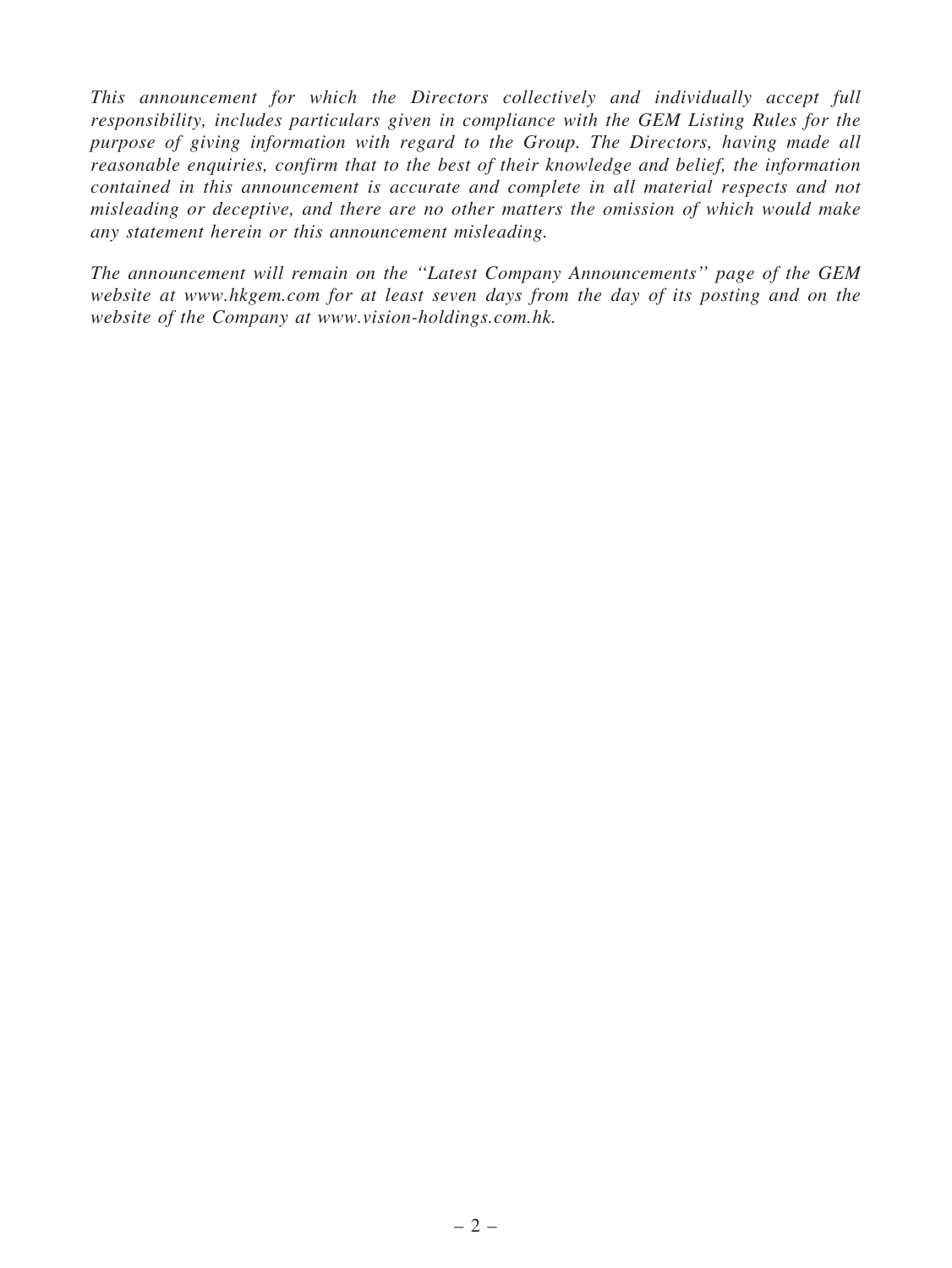# **CHARACTERISTICS OF GEM OF THE STOCK EXCHANGE OF HONG KONG LIMITED (THE "STOCK EXCHANGE")**

**GEM has been positioned as a market designed to accommodate small and mid-sized companies to which a higher investment risk may be attached than other companies listed on the Stock Exchange. Prospective investors should be aware of the potential risks of investing in such companies and should make the decision to invest only after due and careful consideration.**

**Given that the companies listed on GEM are generally small and mid-sized companies, there is a risk that securities traded on GEM may be more susceptible to high market volatility than securities traded on the Main Board and no assurance is given that there will be a liquid market in the securities traded on GEM.**

*Hong Kong Exchanges and Clearing Limited and the Stock Exchange take no responsibility for the contents of this report, make no representation as to its accuracy or completeness and expressly disclaim any liability whatsoever for any loss howsoever arising from or in reliance upon the whole or any part of the contents of this report.*

*This report for which the directors (the "Director(s)") of Vision International Holdings Limited (the "Company", and together with its subsidiaries, the "Group", "we" or "our") collectively and individually accept full responsibility, includes particulars given in compliance with the Rules Governing the Listing of Securities on GEM of the Stock Exchange (the "GEM Listing Rules") for the purpose of giving information with regard to the Group. The Directors, having made all reasonable enquiries, confirm that to the best of their knowledge and belief, the information contained in this report is accurate and complete in all material respects and not misleading or deceptive, and there are no other matters the omission of which would make any statement herein or this report misleading.*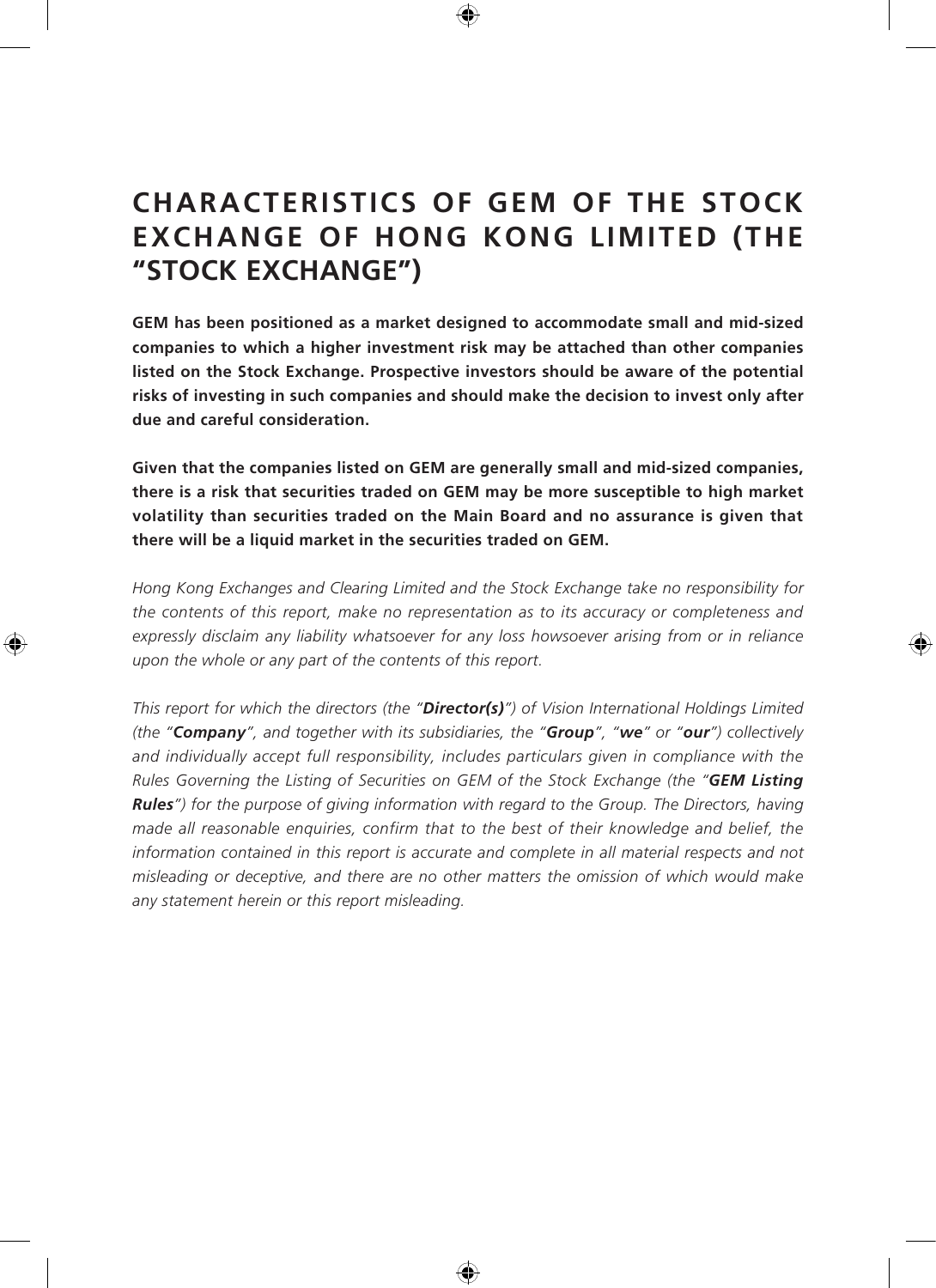# Contents

 $\overline{\phantom{a}}$ 

 $\overline{\phantom{a}}$ 

| Corporate Information                                              | 3              |
|--------------------------------------------------------------------|----------------|
| Unaudited Condensed Consolidated Statement of Profit or Loss       |                |
| and Other Comprehensive Income                                     | $\overline{4}$ |
| Unaudited Condensed Consolidated Statement of Changes in Equity    | 5              |
| Notes to the Unaudited Condensed Consolidated Financial Statements | 6              |
| Management Discussion and Analysis                                 | 13             |
| Other Information                                                  | 19             |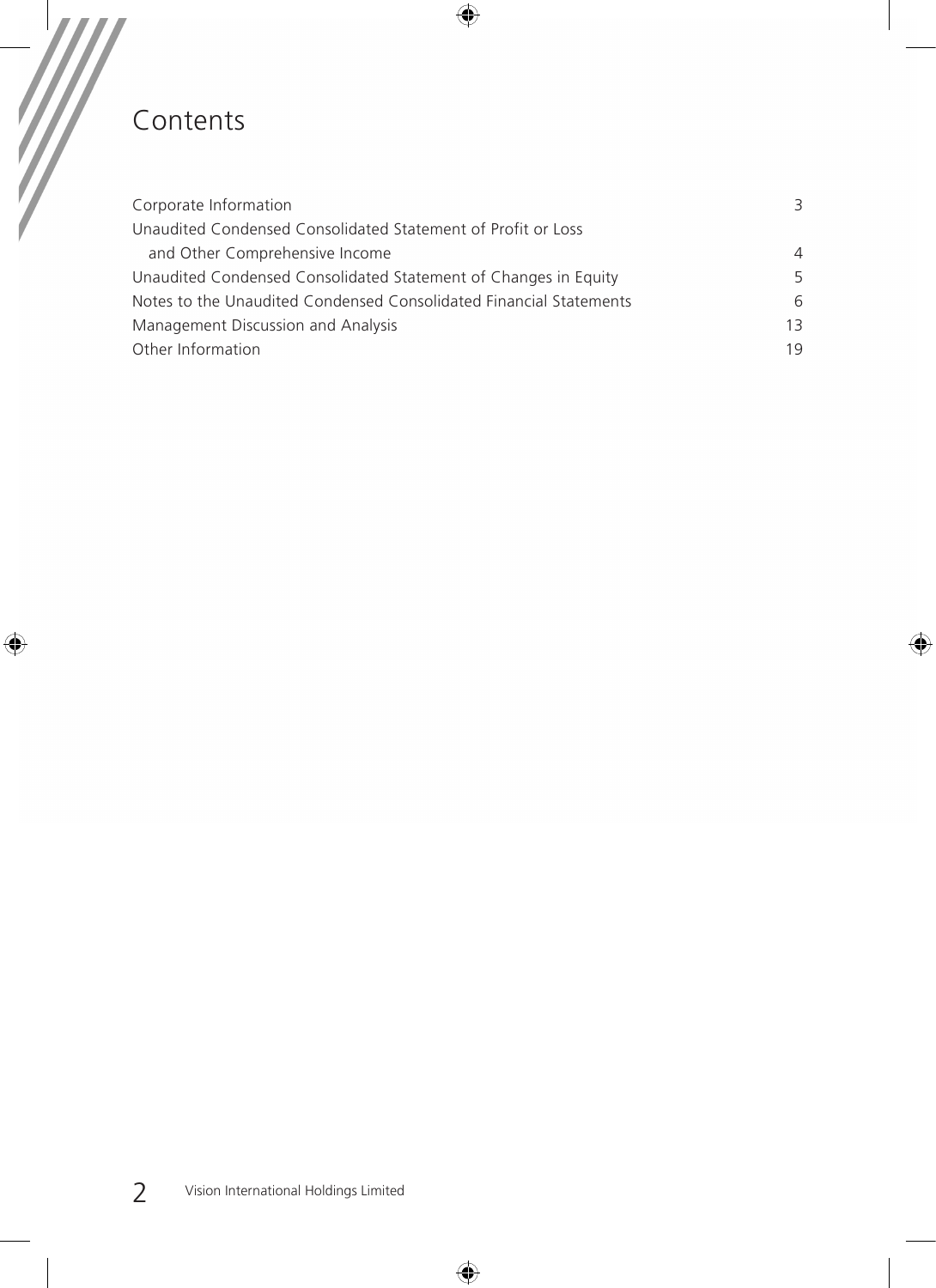# Corporate Information

## **BOARD OF DIRECTORS**

### **Executive Directors:**

Mr. Ko Sin Yun *(Chairman)* Mr. Ko Man Ho Mr. Cheng Ka Wing

### **Independent Non-executive Directors:**

Mr. To King Yan, Adam Mr. Kwok Chee Kin Mr. Chan Kim Sun

## **AUDIT COMMITTEE**

Mr. Chan Kim Sun *(Chairman)* Mr. To King Yan, Adam Mr. Kwok Chee Kin

## **REMUNERATION COMMITTEE**

Mr. To King Yan, Adam *(Chairman)* Mr. Chan Kim Sun Mr. Kwok Chee Kin

## **NOMINATION COMMITTEE**

Mr. Ko Sin Yun *(Chairman)* Mr. Chan Kim Sun Mr. To King Yan, Adam

## **COMPANY SECRETARY**

Mr. Tam Chun Wai Edwin

### **COMPLIANCE OFFICER**

Mr. Cheng Ka Wing

#### **AUTHORISED REPRESENTATIVES FOR THE PURPOSE OF THE GEM LISTING RULES**

Mr. Cheng Ka Wing Mr. Tam Chun Wai Edwin

## **REGISTERED OFFICE**

Cricket Square Hutchins Drive P.O. Box 2681 Grand Cayman KY1-1111 Cayman Islands

### **HEAD OFFICE AND PRINCIPAL PLACE OF BUSINESS IN HONG KONG**

3/F, China United Plaza 1002–1008 Tai Nan West Street Cheung Sha Wan Kowloon Hong Kong

#### **PRINCIPAL SHARE REGISTRAR AND TRANSFER OFFICE IN THE CAYMAN ISLANDS**

Conyers Trust Company (Cayman) Limited Cricket Square Hutchins Drive P.O. Box 2681 Grand Cayman KY1-1111 Cayman Islands

#### **BRANCH SHARE REGISTRAR AND TRANSFER OFFICE IN HONG KONG**

Computershare Hong Kong Investor Services Limited Shops 1712–1716 17th Floor Hopewell Centre 183 Queen's Road East Hong Kong

## **PRINCIPAL BANKERS**

The Hongkong and Shanghai Banking Corporation Limited United Overseas Bank Limited Hong Kong Branch Hang Seng Bank Limited

## **AUDITOR**

Yongtuo Fuson CPA Limited *Certified Public Accountants Registered Public Interest Entity Auditor*

#### **STOCK CODE** 8107

## **COMPANY'S WEBSITE**

www.vision-holdings.com.hk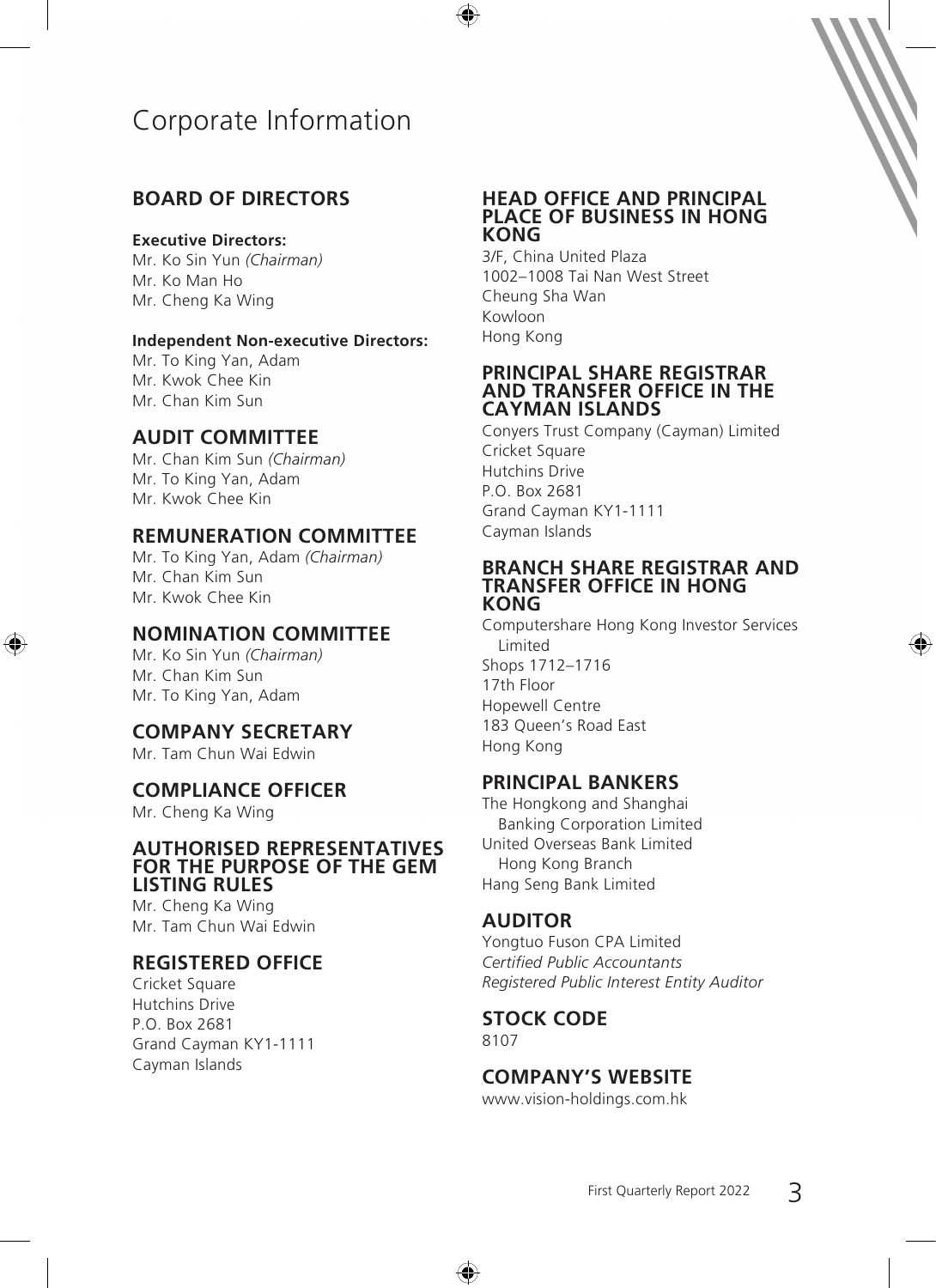## Unaudited Condensed Consolidated Statement of Profit or Loss and Other Comprehensive Income

The board of Directors (the "**Board**") of the Company hereby announces the unaudited condensed consolidated financial results of the Group for the three months ended 31 March 2022 together with the comparative unaudited figures for the corresponding period in 2021, as follows:

**Three months ended 31 March**

|                                       |                | THE FINDINIS ENGED 3 T MAILI |                     |
|---------------------------------------|----------------|------------------------------|---------------------|
|                                       |                | 2022<br>(unaudited)          | 2021<br>(unaudited) |
|                                       | <b>Notes</b>   | <b>HK\$'000</b>              | HK\$'000            |
|                                       |                |                              |                     |
| Revenue                               | 3              | 25,898                       | 24,464              |
| Cost of sales                         |                | (24, 534)                    | (21, 527)           |
|                                       |                |                              |                     |
| Gross profit                          |                | 1,364                        | 2,937               |
| Other income                          | $\overline{4}$ | 45                           | 33                  |
| Other gains and losses                | 5              | 28                           | (127)               |
| Selling and distribution expenses     |                | (335)                        | (276)               |
| Administrative expenses               |                | (1,845)                      | (2,360)             |
| Finance costs                         |                | (307)                        | (134)               |
| (Loss) Profit before taxation         |                | (1,050)                      | 73                  |
| Income tax credit (expense)           | 6              | 30                           | (24)                |
|                                       |                |                              |                     |
| (Loss) Profit and total comprehensive |                |                              |                     |
| (loss) income for the period          | 7              | (1,020)                      | 49                  |
|                                       |                |                              |                     |
| (Loss) Earnings per share -           |                |                              |                     |
| basic and diluted (HK cents)          | 9              | (1.02)                       | 0.05                |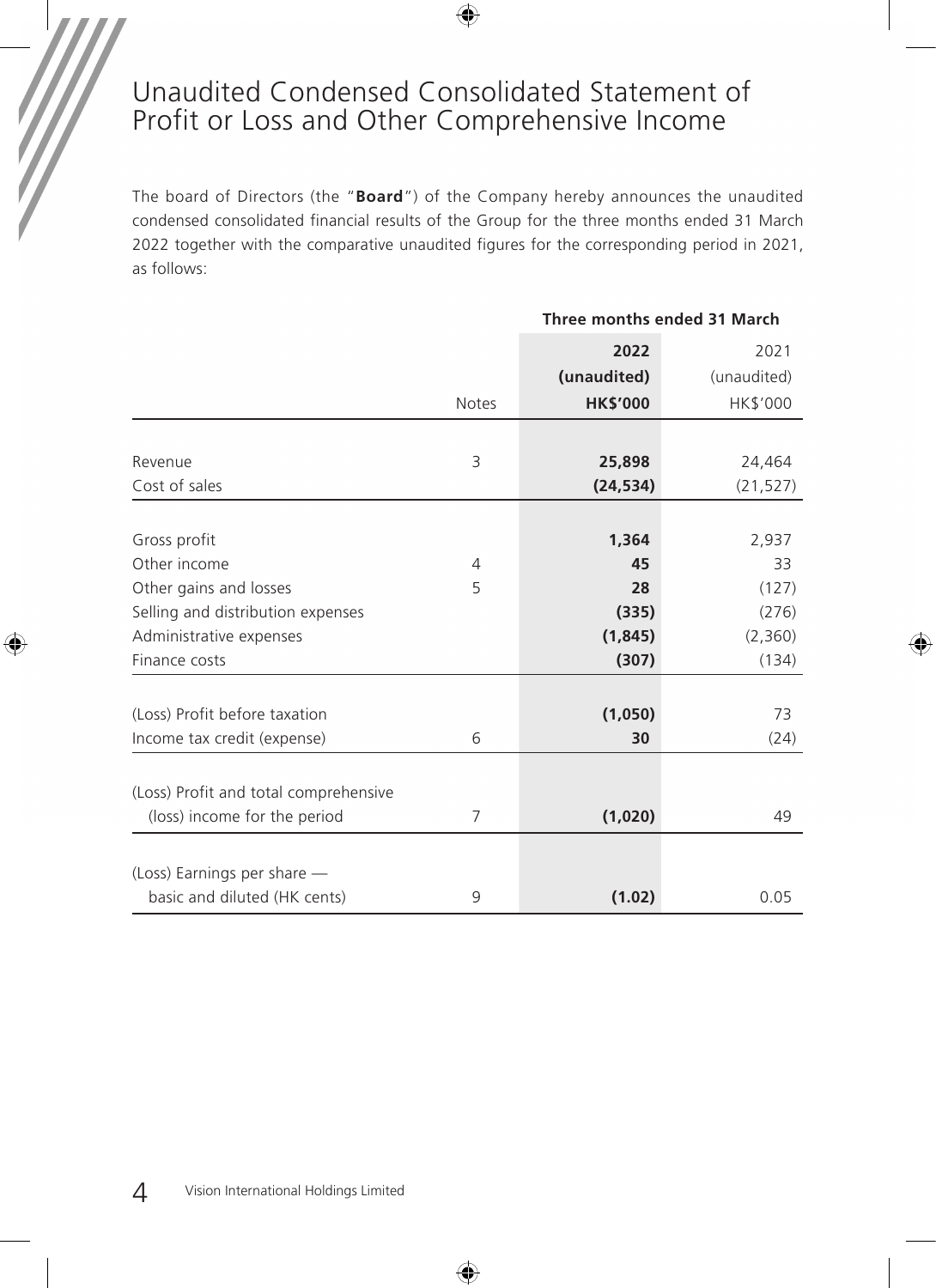# Unaudited Condensed Consolidated Statement of Changes in Equity

*For the three months ended 31 March 2022*

|                                                             | <b>Share</b>        | Share               | Other               | <b>Translation</b>  | Retained            | Total              |
|-------------------------------------------------------------|---------------------|---------------------|---------------------|---------------------|---------------------|--------------------|
|                                                             | capital<br>HK\$'000 | premium<br>HK\$'000 | reserve<br>HK\$'000 | reserve<br>HK\$'000 | profits<br>HK\$'000 | equity<br>HK\$'000 |
| At 1 January 2021 (audited)                                 | 10,000              | 38,444              | (103, 262)          | (7, 252)            | 119,616             | 57,546             |
| Profit and total comprehensive<br>income for the period     |                     |                     |                     |                     | 49                  | 49                 |
| At 31 March 2021 (unaudited)                                | 10,000              | 38,444              | (103, 262)          | (7, 252)            | 119,665             | 57,595             |
| At 1 January 2022 (audited)<br>Loss and total comprehensive | 10,000              | 38,444              | (103, 262)          | (7.252)             | 110,927             | 48,857             |
| expense for the period                                      |                     |                     |                     |                     | (1,020)             | (1,020)            |
| At 31 March 2022 (unaudited)                                | 10,000              | 38,444              | (103, 262)          | (7, 252)            | 109,907             | 47,837             |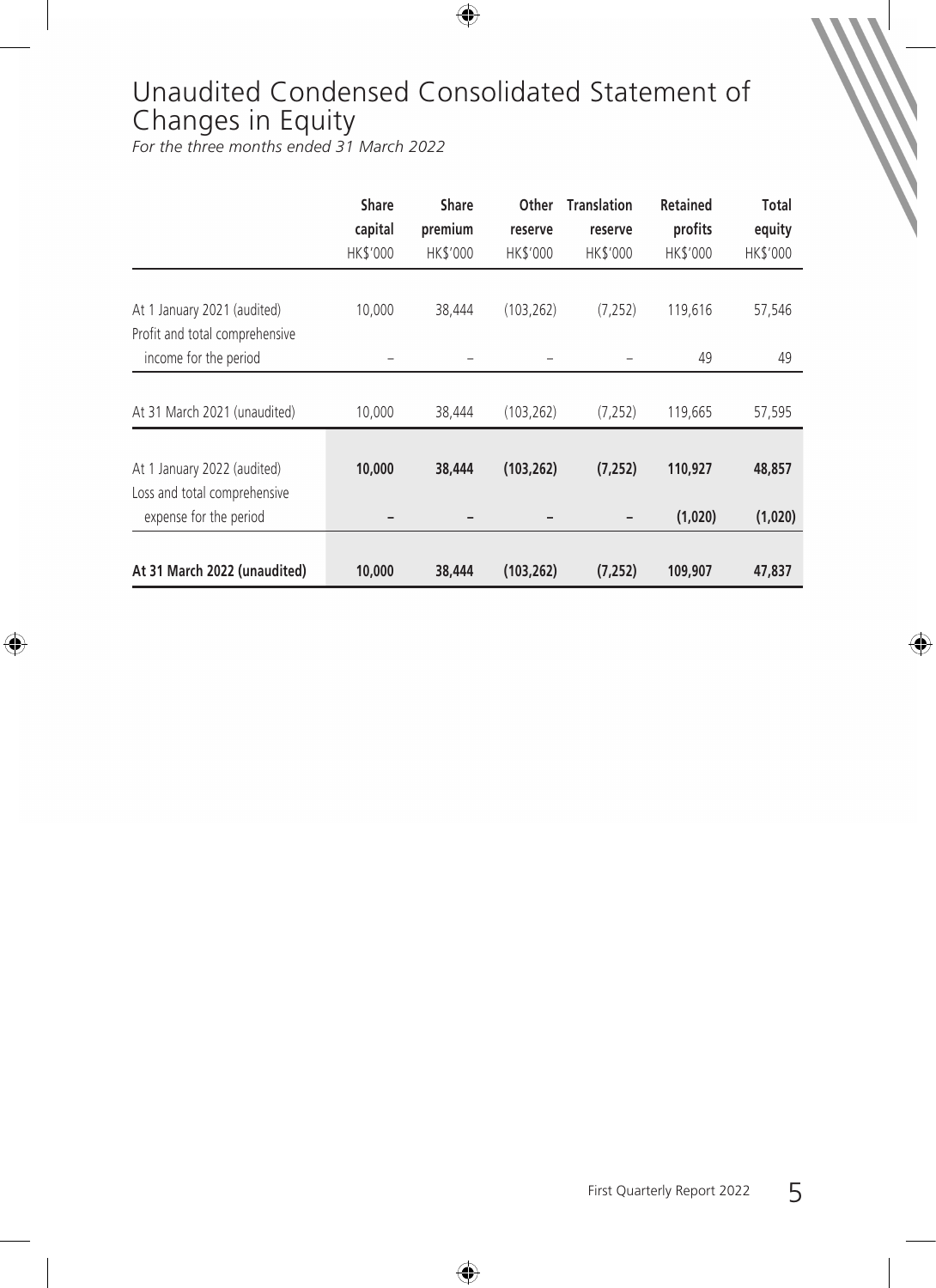*For the three months ended 31 March 2022*

### **1. GENERAL**

Vision International Holdings Limited (the "**Company**") was incorporated in the Cayman Islands as an exempted company with limited liability on 19 January 2017 under the Companies Law, Cap. 22 (Law 3 of 1961, as consolidated and revised) of the Cayman Islands and its shares were listed (the "**Listing**") on GEM of the Stock Exchange of Hong Kong Limited (the "**Stock Exchange**") on 4 May 2018 (the "**Listing Date**"). The Company's immediate and ultimate holding company is Metro Vanguard Limited ("**Metro Vanguard**"), a limited company incorporated in the British Virgin Islands (the "**BVI**") with limited liability. The ultimate controlling party of Metro Vanguard is Mr. Ko Sin Yun ("**Mr. Ko**" or the "**Controlling Shareholder**") who is also the executive director of the Company. The addresses of the Company's registered office and principal place of business are disclosed in the Corporate Information section to this report.

The principal activity of the Company is investment holding. The principal activities of the Group are sales of apparel products and other products with the provision of supply chain management services and provision of agency services on construction and related materials.

### **2. BASIS OF PREPARATION AND PRINCIPAL ACCOUNTING POLICIES**

The unaudited condensed consolidated financial statements have been prepared in accordance with Hong Kong Accounting Standard 34 "Interim Financial Reporting" issued by the Hong Kong Institute of Certified Public Accountants as well as with the applicable disclosure requirements of Chapter 18 of the GEM Listing Rules.

The unaudited condensed consolidated financial statements are presented in Hong Kong dollars ("**HK\$**"), which is different from the functional currency of the Company, United States Dollars ("**US\$**"). The Directors consider that presenting the unaudited condensed consolidated financial statements in HK\$ is preferable as the Company's shares are listed on GEM of the Stock Exchange.

The accounting policies and basis of preparation adopted in the preparation of these unaudited condensed consolidated financial statements for the three months ended 31 March 2022 are consistent with those followed in the preparation of the Group's annual financial statements for the year ended 31 December 2021, which have been prepared in accordance with Hong Kong Financial Reporting Standards ("**HKFRSs**"), except for the adoption of the following new and amendments to HKFRSs effective from 1 January 2022, as noted below.

| Amendments to HKFRS 3 | Reference to Conceptual Framework                           |
|-----------------------|-------------------------------------------------------------|
| Amendments to HKAS 16 | Property, plant and Equipment: Proceeds before Intended Use |
| Amendments to HKAS 37 | Onerous Contracts – Cost of Fulfilling a Contract           |
| Amendment to HKFRS 16 | COVID-19-Related Rent Concessions beyond 30 June 2021       |
| Amendment to HKFRSs   | Annual Improvements to HKFRSs 2018-2020 cycle               |

The application of the new and amendments to HKFRSs in the current period has had no significant financial effect on these unaudited condensed consolidated financial statements for the three months ended 31 March 2022.

The Group has not early applied those new and revised HKFRSs that have been issued but are not yet effective.

The Directors anticipate that the application of those new standard(s), amendments and interpretation(s) will have no material impact on the unaudited condensed consolidated financial statements.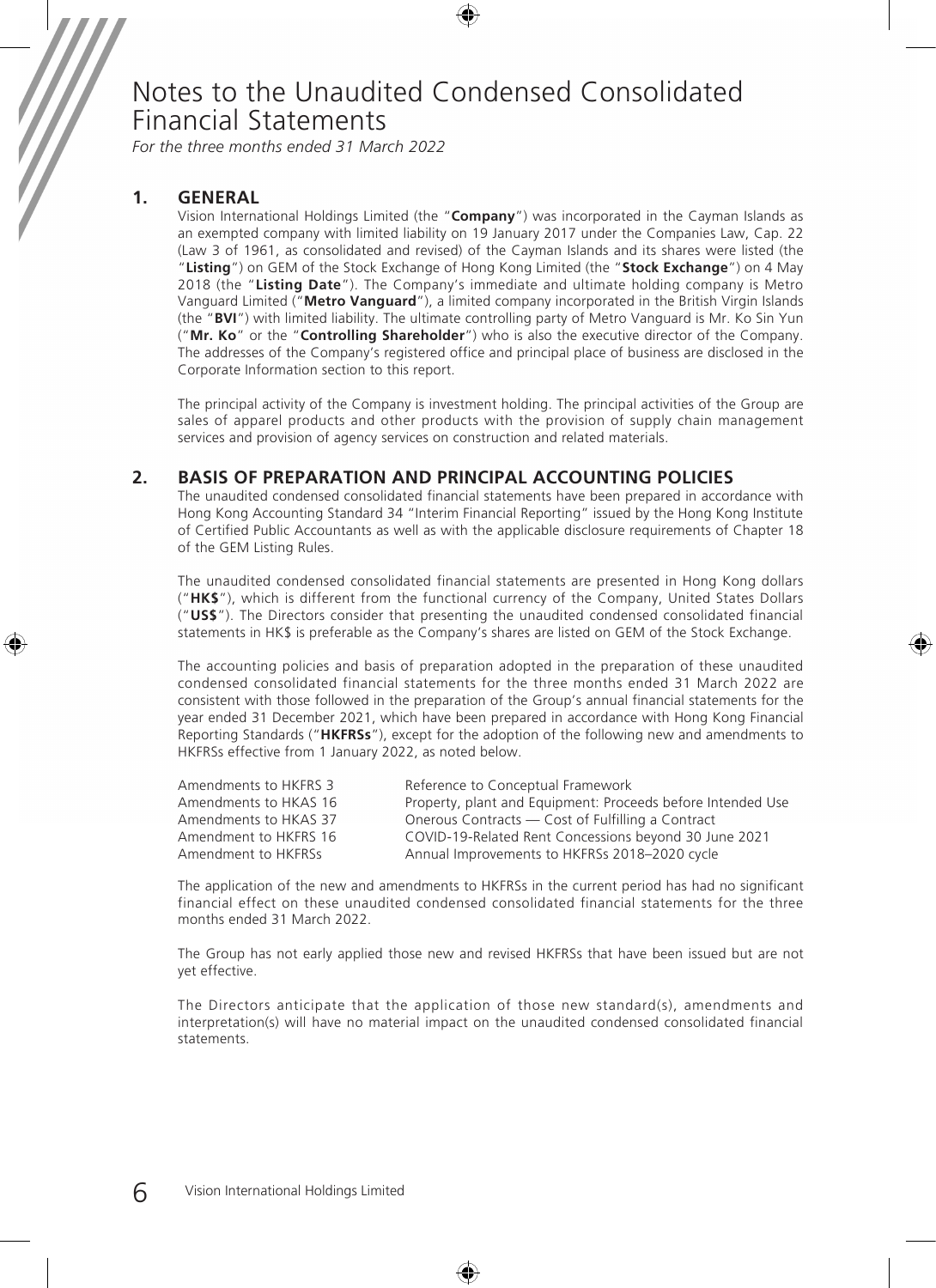*For the three months ended 31 March 2022*

### **3. REVENUE AND SEGMENT INFORMATION**

Revenue from contracts with customers represents the fair value of amounts received and receivable from the sales of apparel and related products with the provision of supply chain management services to customers and agency fee from construction and related materials by the Group.

### **Timing of revenue recognition and category of revenue**

|                                                                                             | Three months ended 31 March            |                                 |
|---------------------------------------------------------------------------------------------|----------------------------------------|---------------------------------|
|                                                                                             | 2022<br>(unaudited)<br><b>HK\$'000</b> | 2021<br>(unaudited)<br>HK\$'000 |
| Recognised at a point in time and short-term contracts:                                     |                                        |                                 |
| Sales of apparel products with the provision of<br>supply chain management ("SCM") services | 25,632                                 | 24,007                          |
| Agency fee from construction and related materials                                          | 266                                    | 457                             |

The Group's operating segment is determined based on information reported to the chief operating decision maker (the "**CODM**") of the Group, being the executive directors of the Company throughout the year, for the purpose of resource allocation and performance assessment.

Specifically, the Group's reportable segments for the year ended 31 December 2021 under HKFRS 8 are as follows:

- 1. Sales of apparel and related products with the provision of supply chain management services ("**Apparel Products**"); and
- 2. Provision of agency services for construction and related materials ("**Construction Materials**").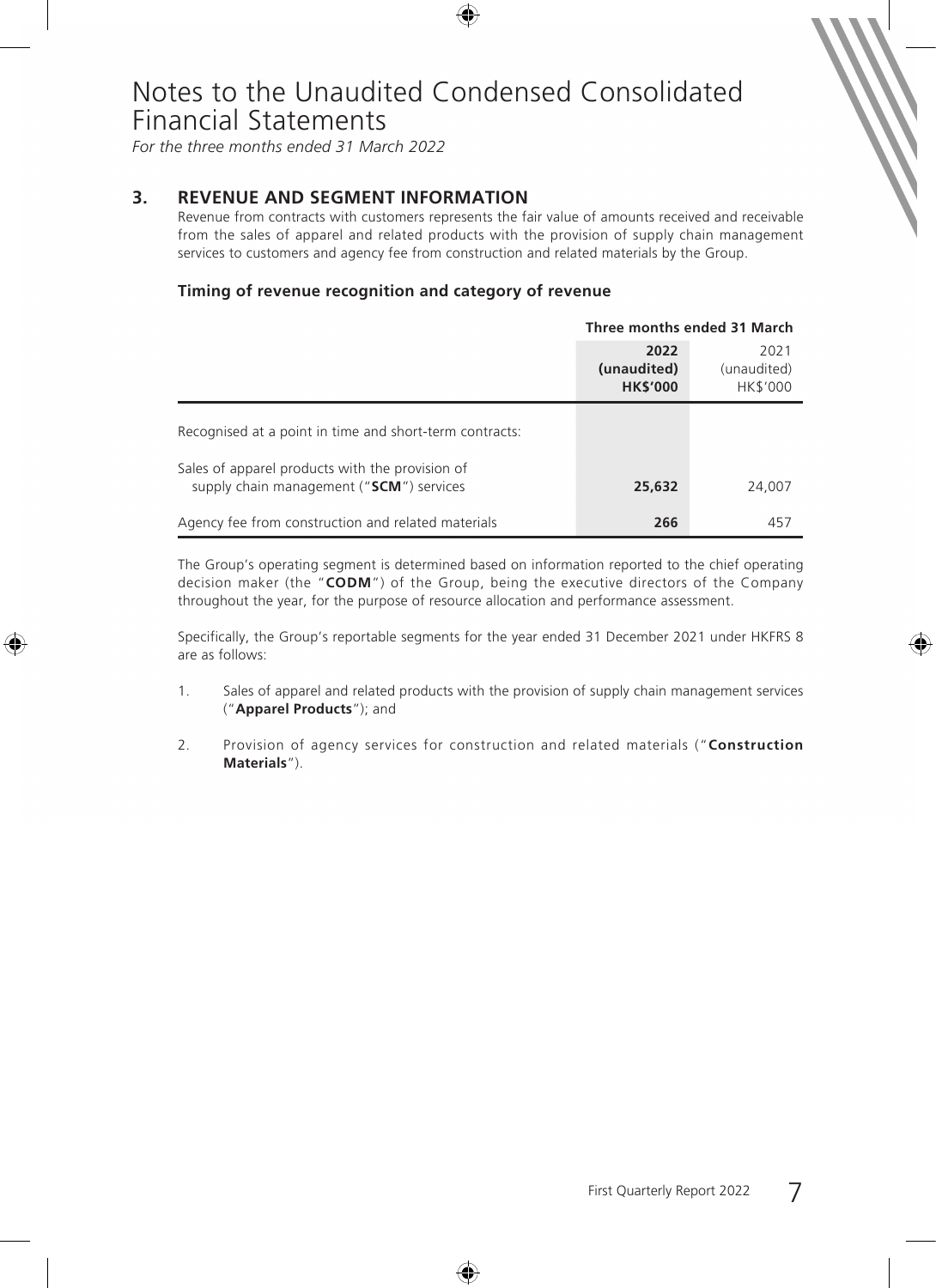*For the three months ended 31 March 2022*

## **3. REVENUE AND SEGMENT INFORMATION (Continued)**

#### **Segment revenues and results**

The following is an analysis of the Group's revenue and results from continuing operations by reportable segments:

#### **For the 3 months ended 31 March 2022 (unaudited)**

|                                                                                                      | Apparel<br><b>Products</b><br><b>HK\$'000</b> | Construction<br><b>Materials</b><br><b>HK\$'000</b> | Consolidated<br><b>HK\$'000</b> |
|------------------------------------------------------------------------------------------------------|-----------------------------------------------|-----------------------------------------------------|---------------------------------|
| Segment revenue<br>External sales                                                                    | 25,632                                        | 266                                                 | 25,898                          |
| Segment profit                                                                                       | 1,143                                         | 266                                                 | 1,409                           |
| Unallocated other income<br>Unallocated other gains and losses, net<br>Unallocated corporate general |                                               |                                                     | 28                              |
| administrative expenses<br>Finance costs                                                             |                                               |                                                     | (2, 180)<br>(307)               |
| Group's loss before tax                                                                              |                                               |                                                     | (1,050)                         |

For the 3 months ended 31 March 2021 (unaudited)

|                                                                           | Apparel<br>Products<br>HK\$'000 | Construction<br>Materials<br>HK\$'000 | Consolidated<br>HK\$'000 |
|---------------------------------------------------------------------------|---------------------------------|---------------------------------------|--------------------------|
| Segment revenue<br>External sales                                         | 24,007                          | 457                                   | 24,464                   |
|                                                                           |                                 |                                       |                          |
| Segment profit                                                            | 2,505                           | 457                                   | 2,962                    |
| Unallocated other income<br>Unallocated other gains and losses, net       |                                 |                                       | 8<br>(127)               |
| Unallocated corporate general<br>administrative expenses<br>Finance costs |                                 |                                       | (2,636)<br>(134)         |
|                                                                           |                                 |                                       |                          |
| Group's profit before tax                                                 |                                 |                                       | 73                       |

Segment profit represents the profit earned by each segment without allocation of government grant, net foreign exchange difference, central administration costs, directors' emoluments and finance costs. This is the measure reported to the CODM for the purposes of resource allocation and performance assessment.

The customers of the Group are mainly (i) apparel sourcing agents in Macau, Hong Kong and Europe; and (ii) construction materials sourcing agents in South East Asia.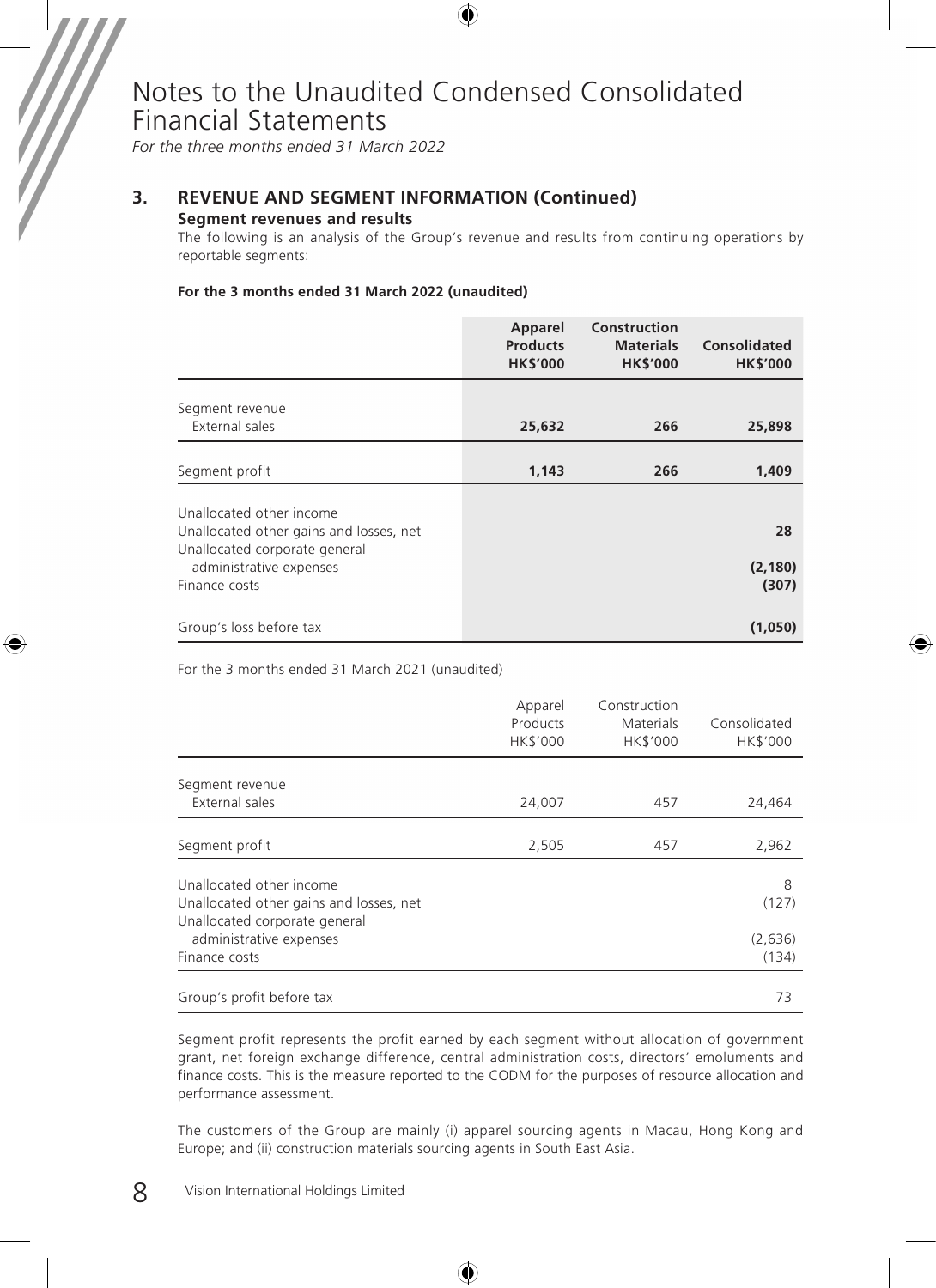*For the three months ended 31 March 2022*

## **3. REVENUE AND SEGMENT INFORMATION (Continued)**

### **Geographical information**

The Group's operations are mainly located in Hong Kong.

The Group's revenue from external customers is mainly derived from customers in Macau, Germany, Hong Kong and Cambodia. The following table sets forth a breakdown of the Group's revenue by the geographical location of the customers.

|                                                             | Three months ended 31 March            |                                 |
|-------------------------------------------------------------|----------------------------------------|---------------------------------|
|                                                             | 2022<br>(unaudited)<br><b>HK\$'000</b> | 2021<br>(unaudited)<br>HK\$'000 |
| Apparel Products<br>Macau<br>Hong Kong<br>Germany<br>France | 12,633<br>11,644<br>1,355              | 15,095<br>3,880<br>4,931<br>101 |
|                                                             | 25,632                                 | 24,007                          |
| <b>Construction Materials</b><br>Cambodia                   | 266                                    | 457                             |
| Total                                                       | 25,898                                 | 24,464                          |

#### **Information about major customers**

Revenue from customers contributing over 10% of the Group's revenue are as follows:

|                                           | Three months ended 31 March            |                                 |
|-------------------------------------------|----------------------------------------|---------------------------------|
|                                           | 2022<br>(unaudited)<br><b>HK\$'000</b> | 2021<br>(unaudited)<br>HK\$'000 |
| Customer A*<br>Customer B*<br>Customer C* | 12,633<br>#<br>11,644                  | 15,095<br>2,898<br>2,379        |

No revenue was attributed from the relevant customer for the respective period.

\* Revenue from Apparel Products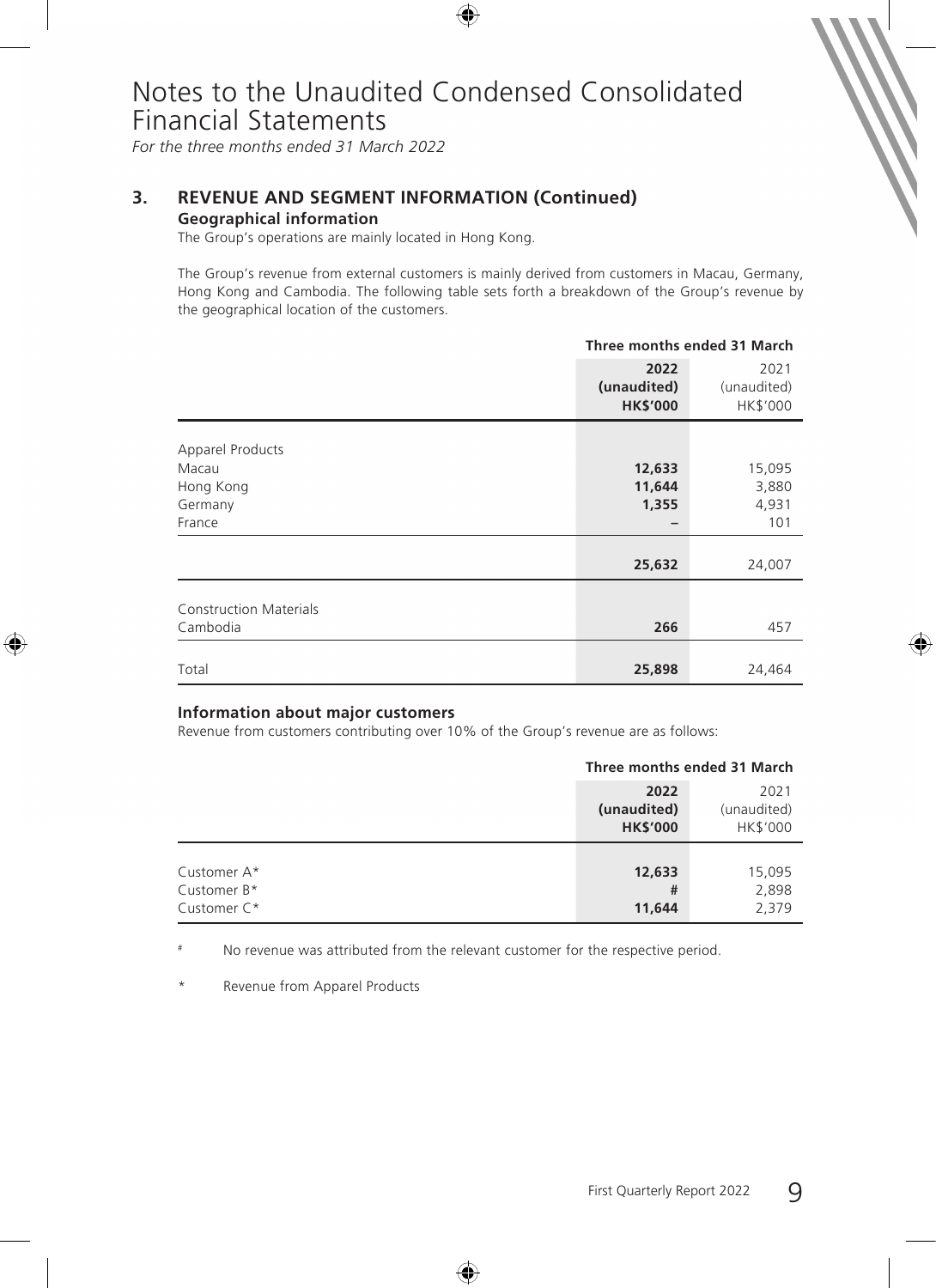*For the three months ended 31 March 2022*

## **3. REVENUE AND SEGMENT INFORMATION (Continued)**

**Information about major customers (Continued)**

Non-current assets (excluding financial assets) by geographical location of assets are detailed below:

|           | As at           | As at       |
|-----------|-----------------|-------------|
|           | 31 March        | 31 March    |
|           | 2022            | 2021        |
|           | (unaudited)     | (unaudited) |
|           | <b>HK\$'000</b> | HK\$'000    |
|           |                 |             |
| Hong Kong | 26,403          | 27,565      |
| Germany   | 5,333           | 6,333       |
|           |                 |             |
| Total     | 31,736          | 33,898      |

### **4. OTHER INCOME**

|                               | Three months ended 31 March            |                                 |
|-------------------------------|----------------------------------------|---------------------------------|
|                               | 2022<br>(unaudited)<br><b>HK\$'000</b> | 2021<br>(unaudited)<br>HK\$'000 |
| Sample sales income<br>Others | 45<br>$\overline{\phantom{0}}$         | 25<br>8                         |
| Total                         | 45                                     | 33                              |

### **5. OTHER GAINS AND LOSSES**

|                                  | Three months ended 31 March            |                                 |
|----------------------------------|----------------------------------------|---------------------------------|
|                                  | 2022<br>(unaudited)<br><b>HK\$'000</b> | 2021<br>(unaudited)<br>HK\$'000 |
| Net foreign exchange gain/(loss) | 28                                     | (127)                           |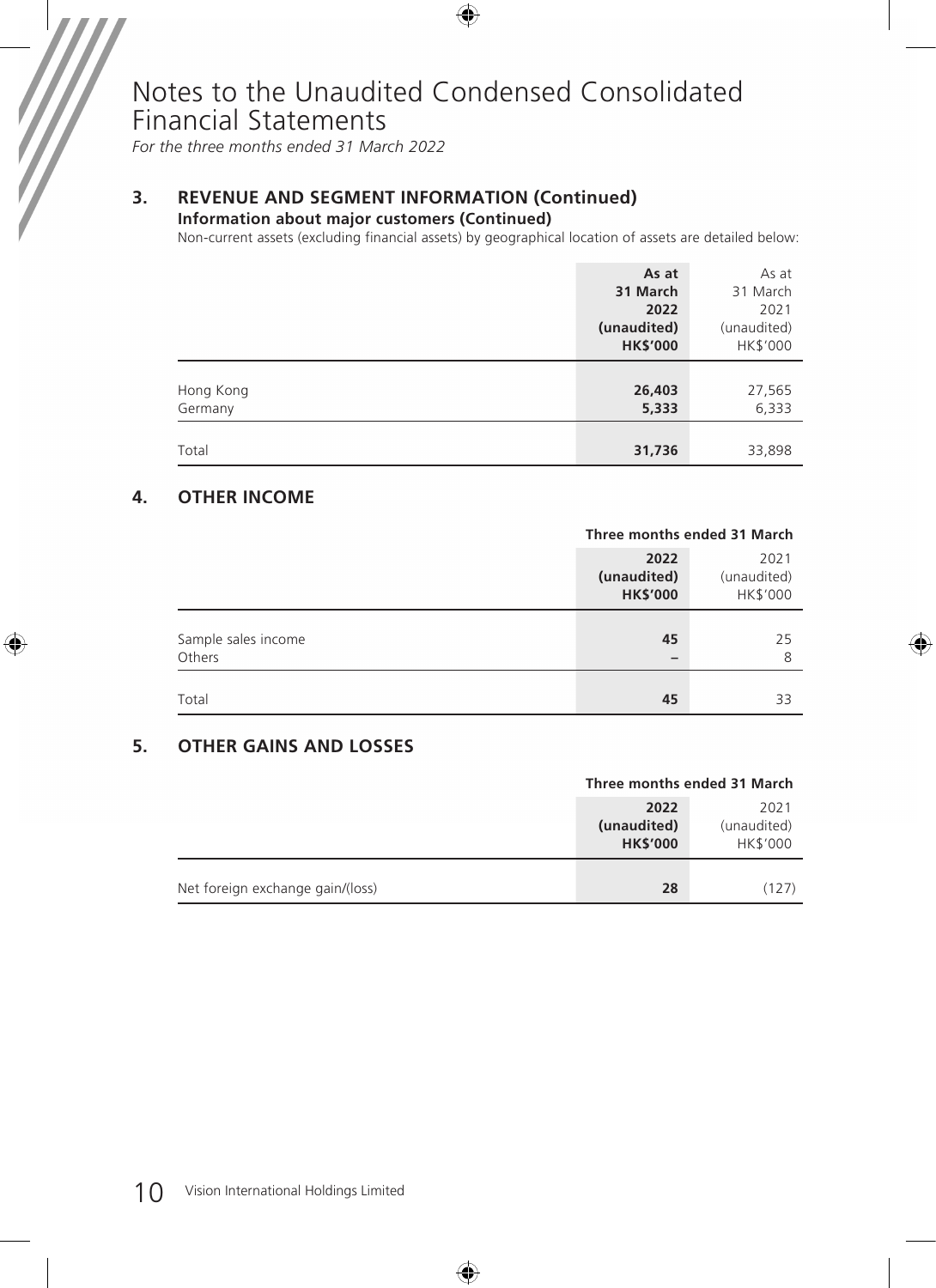*For the three months ended 31 March 2022*

## **6. INCOME TAX (CREDIT)/EXPENSE**

|                                                            | Three months ended 31 March            |                                 |
|------------------------------------------------------------|----------------------------------------|---------------------------------|
|                                                            | 2022<br>(unaudited)<br><b>HK\$'000</b> | 2021<br>(unaudited)<br>HK\$'000 |
| Hong Kong Profits Tax:<br>Current tax<br>Deferred taxation | 43<br>(73)                             | 52<br>(28)                      |
| Total                                                      | (30)                                   | 24                              |

The profits tax of the Group is following the two-tiered profits tax rates regime. Under the twotiered profits tax rates regime, the first HK\$2 million of the profits of the qualifying group entity shall be taxed at 8.25% and profits above HK\$2 million shall be taxed at 16.5%. The profits of group entities not qualifying for the two-tiered profits tax rates regime shall be taxed at a flat rate of 16.5%.

## **7. (LOSS) PROFIT FOR THE PERIOD**

|                                                                                                                                                                                                           | Three months ended 31 March            |                                  |
|-----------------------------------------------------------------------------------------------------------------------------------------------------------------------------------------------------------|----------------------------------------|----------------------------------|
|                                                                                                                                                                                                           | 2022<br>(unaudited)<br><b>HK\$'000</b> | 2021<br>(unaudited)<br>HK\$'000  |
| (Loss) profit for the period has been arrived at after charging:<br>Directors' remuneration<br>Other staff costs:                                                                                         | 669                                    | 546                              |
| - Salaries and other benefits<br>- Retirement benefit scheme contributions                                                                                                                                | 447<br>16                              | 354<br>16                        |
| Total staff costs                                                                                                                                                                                         | 463                                    | 370                              |
| Total employee benefits expenses                                                                                                                                                                          | 1,132                                  | 916                              |
| Auditor's remuneration<br>Depreciation of property, plant and equipment<br>Depreciation of leasehold improvements<br>Amortisation of intangible assets<br>Cost of inventories recognised as cost of sales | 100<br>279<br>5<br>250<br>24,534       | 100<br>290<br>5<br>250<br>21,527 |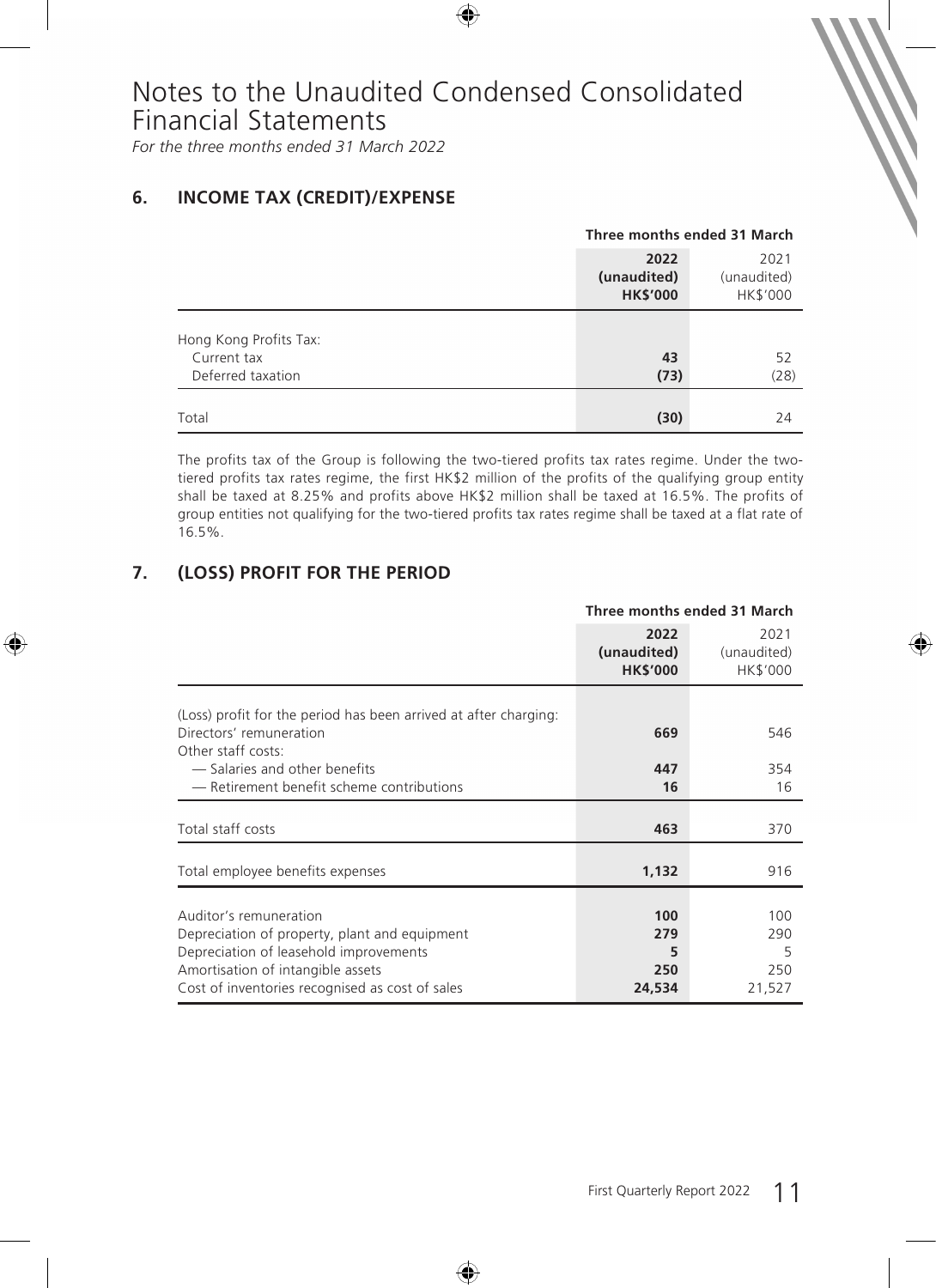*For the three months ended 31 March 2022*

### **8. DIVIDENDS**

The Board does not recommend the payment of any dividend for the three months ended 31 March 2022 (three months ended 31 March 2021: Nil).

### **9. (LOSS) EARNINGS PER SHARE**

The calculation of basic (loss) profit per Share attributable to the owners of the Company is based on the following data:

The calculation of basic (loss) earnings per Share for the period is based on the unaudited condensed consolidated loss for the three months ended 31 March 2022 of HK\$1,020,000 (profit for the three months ended 31 March 2021: HK\$49,000), and the weighted average number of ordinary shares of 100,000,000 (three months ended 31 March 2021: 100,000,000), being the total number of Shares in issue of the Company during the three months ended 31 March 2022.

No diluted (loss) earnings per share in both periods was presented as there were no potential ordinary Shares outstanding during both periods.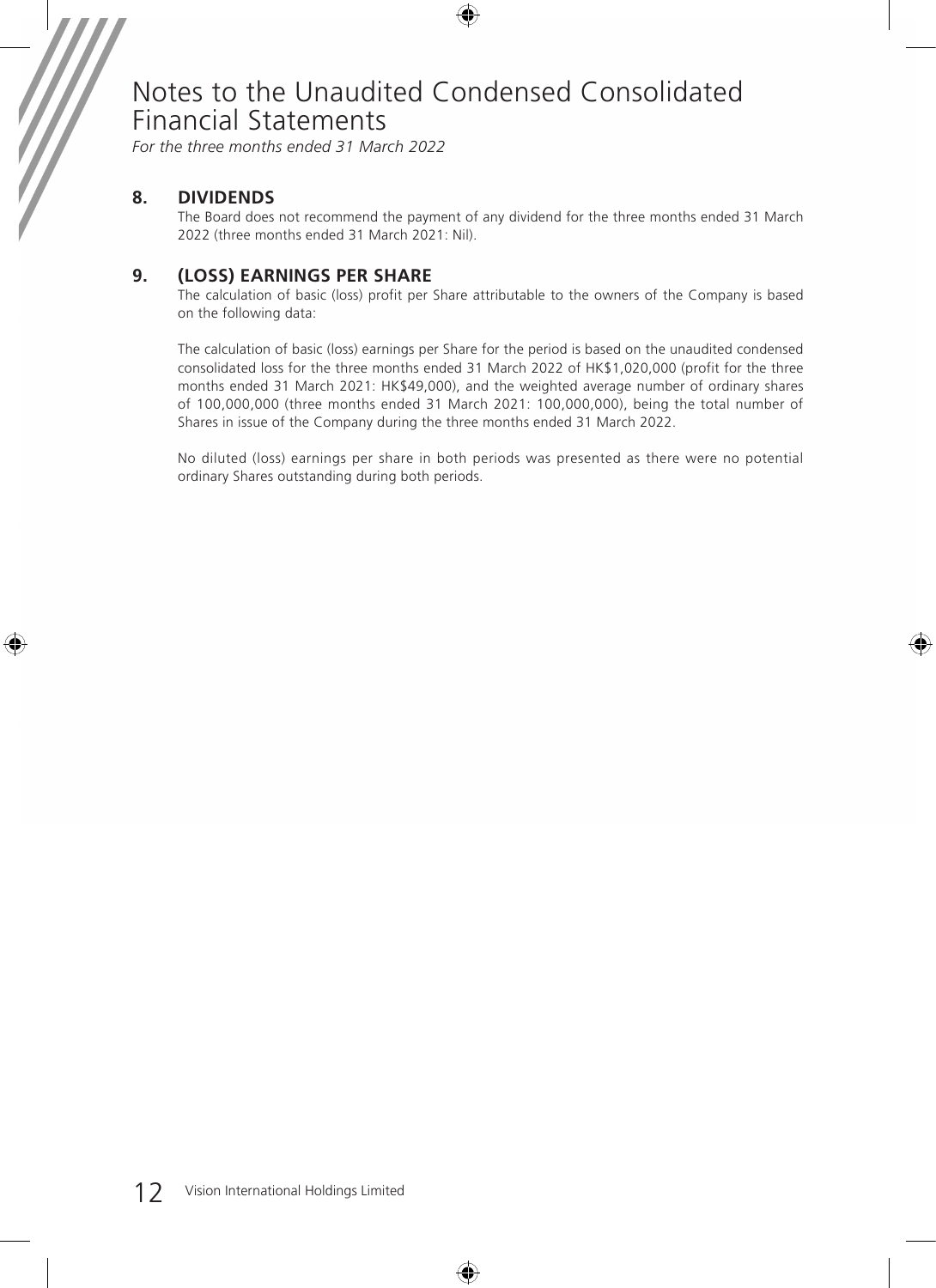## **BUSINESS REVIEW**

Our Group is based in Hong Kong and generates revenue mainly from (i) the sales of apparel and related products with the provision of SCM services to customers, delivering one-stop solution to customers in Europe and Asia; and (ii) the agency fees from the sales of construction and related materials to the construction materials sourcing agents in South East Asia.

As a well-established apparel SCM services provider, we have developed a vertically integrated business model with services ranging across market trend analysis, product design and development, sourcing of suppliers, production management, logistics services and quality control. Through engaging us for apparel SCM services, our customers are able to focus their resources on their retail businesses and respond quickly to the fast-evolving changes of the fashion industry, as they do not have to separately engage different suppliers for various types of services throughout the apparel supply chain.

Besides, during the three months ended 31 March 2022, our Group leveraged on our experience in SCM and extended our business to the supply of construction materials in order to diversify our income stream. Our customers for construction materials are primarily construction materials sourcing agents in Cambodia.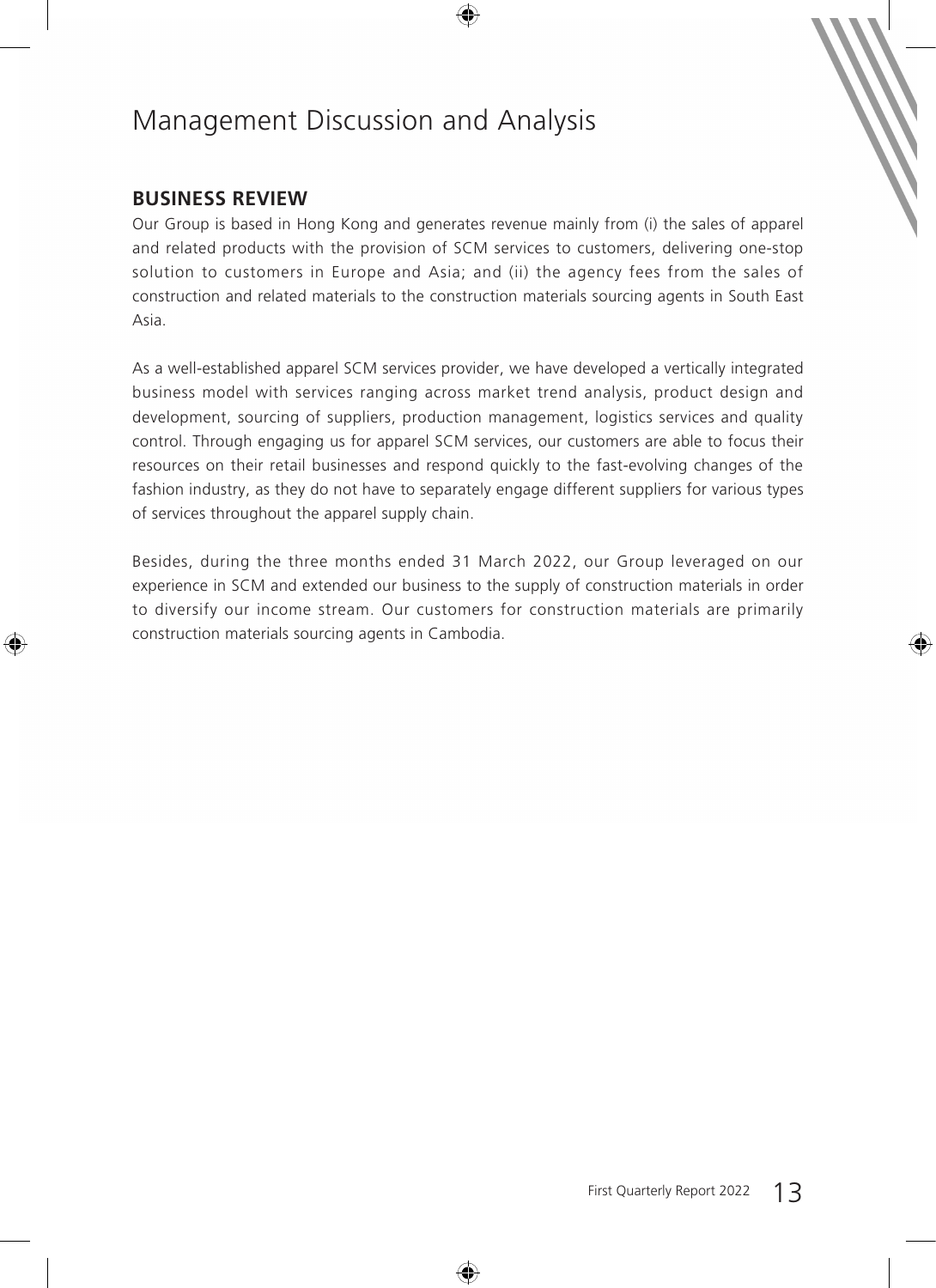## **FINANCIAL REVIEW**

### **Revenue**

The Group's revenue increased by 5.9% from HK\$24.5 million for the three months ended 31 March 2021 to HK\$25.9 million for the three months ended 31 March 2022. The increase was mainly attributable to the increased revenue from customers in Hong Kong for apparels and related products.

### **Cost of sales**

Our cost of sales mainly consists of purchase costs, import duty and other cost of sales. Purchase cost represents the cost of apparel products purchased from our suppliers mainly located in the People's Republic of China, Madagascar and Cambodia, and the cost of construction materials purchased from our suppliers located in Malaysia.

Cost of sales increased by 14.0% from HK\$21.5 million for the three months ended 31 March 2021 to HK\$24.5 million for the three months ended 31 March 2022, which was in line with the increase in sales for the three months ended 31 March 2022.

### **Gross profit and gross profit margin**

Gross profit was HK\$2.9 million and HK\$1.4 million for the three months ended 31 March 2021 and 2022, respectively. Gross profit margin dropped from 12.0% for the three months ended 31 March 2021 to 5.3% for the three months ended 31 March 2022, which was mainly attributable to the decrease in gross profit margin of the apparel and related products business due to the pessimistic sentiment on the global retail markets, which made our customers tend to make orders with lower average selling prices that led to a tumble in the gross profit margin.

### **Other income**

Other income increased from HK\$33,000 for the three months ended 31 March 2021 to HK\$45,000 for the three months ended 31 March 2022, mainly due to the increase in sample sales income.

### **Other gains and losses**

Other gains and losses mainly represent the net foreign exchange difference resulted from fluctuations in the exchange rate of the foreign currency incurred in our operation.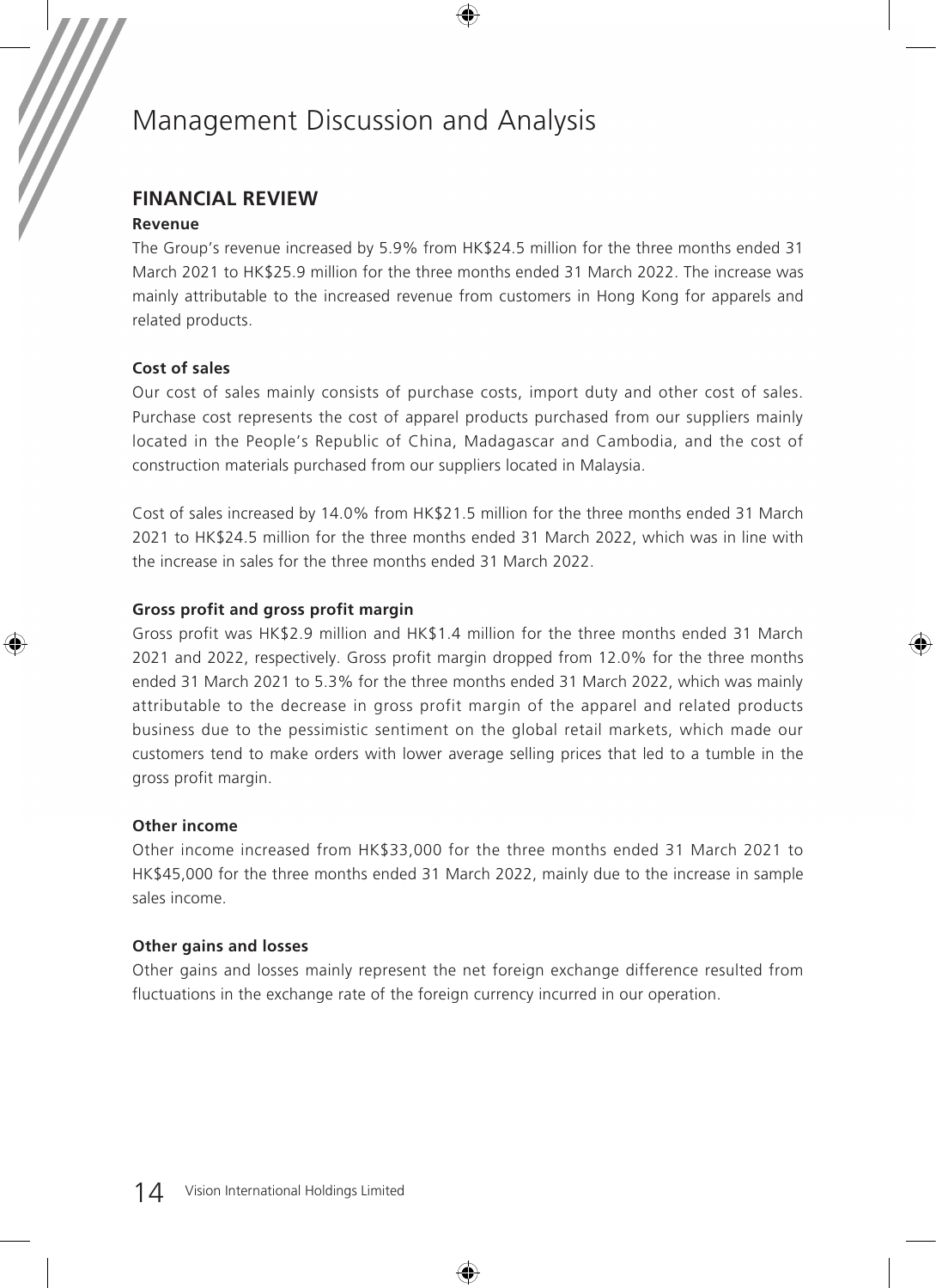#### **Selling and distribution expenses**

Selling and distribution expenses mainly include staff costs, customer service fee, freight and transportation cost, travelling expenses, exhibition fees, design fee, sample and development cost and other selling and distribution expenses.

Selling and distribution expenses remained stable at approximately HK\$0.3 million for both the three months ended 31 March 2021 and 2022, respectively.

#### **Administrative expenses**

Administrative expenses mainly include professional fees, staff costs (including Directors' remuneration), amortisation of intangible assets, depreciation, rent and rates and other administrative expenses.

Administrative expenses amounted to HK\$2.4 million and HK\$1.8 million for the three months ended 31 March 2021 and 2022, respectively. The decrease was mainly due to the decrease in professional fees and staff salaries.

### **Finance costs**

The Group's finance costs amounted to approximately HK\$0.1 million and HK\$0.3 million for the three months ended 31 March 2021 and 2022, respectively.

#### **Income tax expense/credit**

Income tax expense amounted to approximately HK\$24,000 and income tax credit amounted to approximately HK\$30,000 for the three months ended 31 March 2021 and 2022, respectively.

### **(Loss) profit for the period**

Loss for the three months ended 31 March 2022 amounted to HK\$1,020,000 (profit for the three months ended 31 March 2021: HK\$49,000). Such decrease in profit was mainly attributable to the decrease in gross profit as explained above.

### **Charge on the Group's assets**

As at 31 March 2022, the Group pledged the property comprising workshops 1–3 and 5–7 on 3rd Floor of China United Plaza, No. 1008 Tai Nan West Street, Kowloon, Hong Kong to a bank for the bank finance facility for the Group.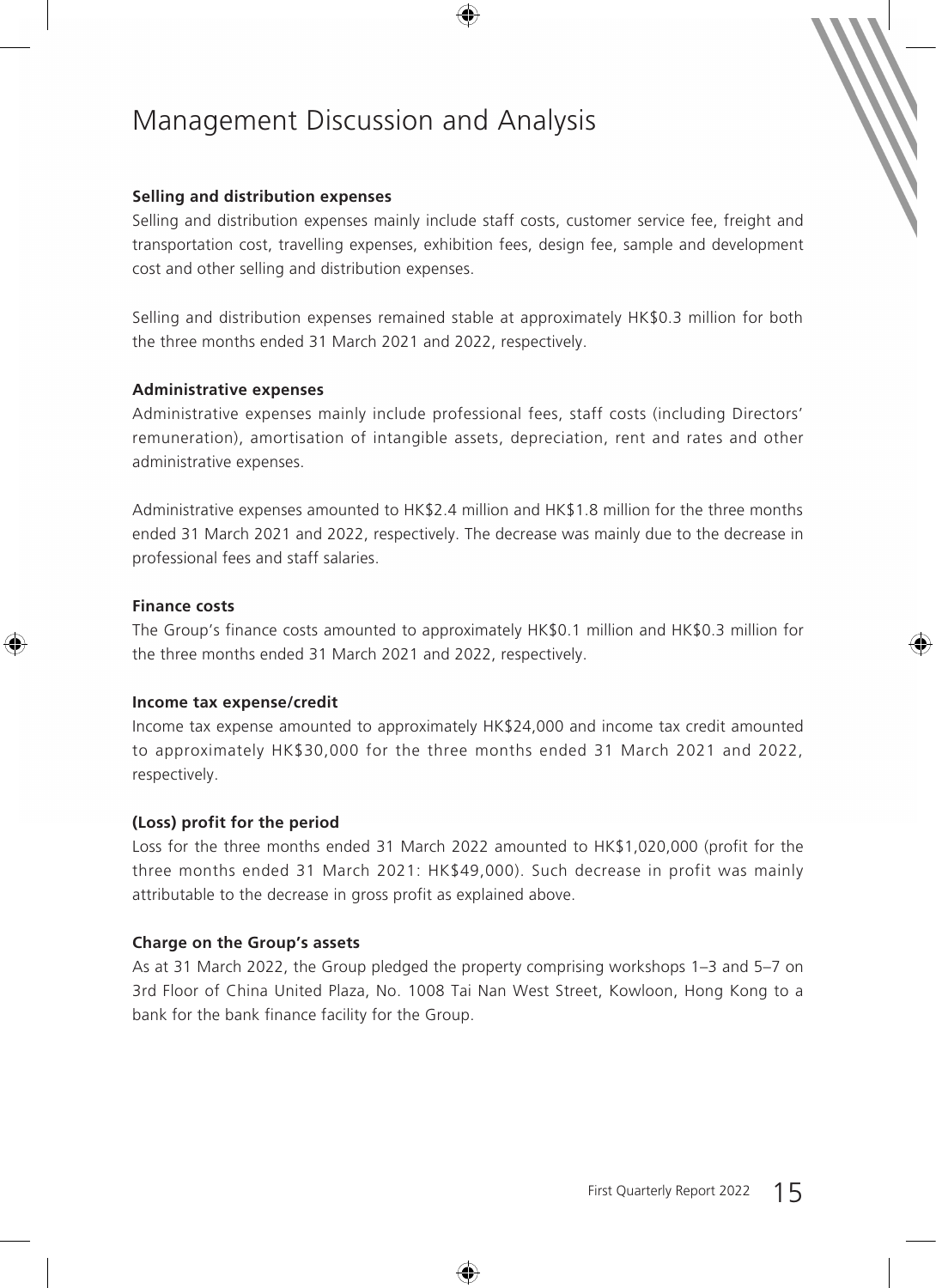### **Share capital**

The share capital of the Group only comprises ordinary shares.

Pursuant to the ordinary resolutions passed at the extraordinary general meeting of the Company held on 3 August 2020, the Company implemented the share consolidation with effect from 5 August 2020, on the basis that every ten issued and unissued existing shares of the Company of HK\$0.01 each were consolidated into one consolidated share of HK\$0.1 each, ranked pari passu in all respects with each other. Upon completion of the share consolidation, the Company's share capital consists of 100,000,000 consolidated shares of HK\$0.1 each.

As at 31 March 2022, the Company's issued share capital was HK\$10,000,000 and the number of its issued shares was 100,000,000 of HK\$0.1 each.

### **Significant investment held**

As at 31 March 2022, the Group did not hold any significant investment.

### **Contingent liabilities**

The Group did not have any material contingent liabilities or guarantees as at 31 March 2022.

#### **Foreign exchange exposure**

The revenue of the Group is mainly denominated in US\$, while a certain amount of the revenue is denominated in HK\$ and Euro ("**EUR**").

The Group considered that the foreign exchange risk with respect to US\$ is not significant as HK\$ is pegged to US\$.

For the transaction denominated in EUR during the three months ended 31 March 2022, the Group considers that there is no significant foreign exchange risk in respect of EUR.

Nevertheless, the Group will endeavour to manage the foreign exchange risk by closely monitoring the movement of foreign currency rates and will consider hedging significant foreign currency exposure should the need arise.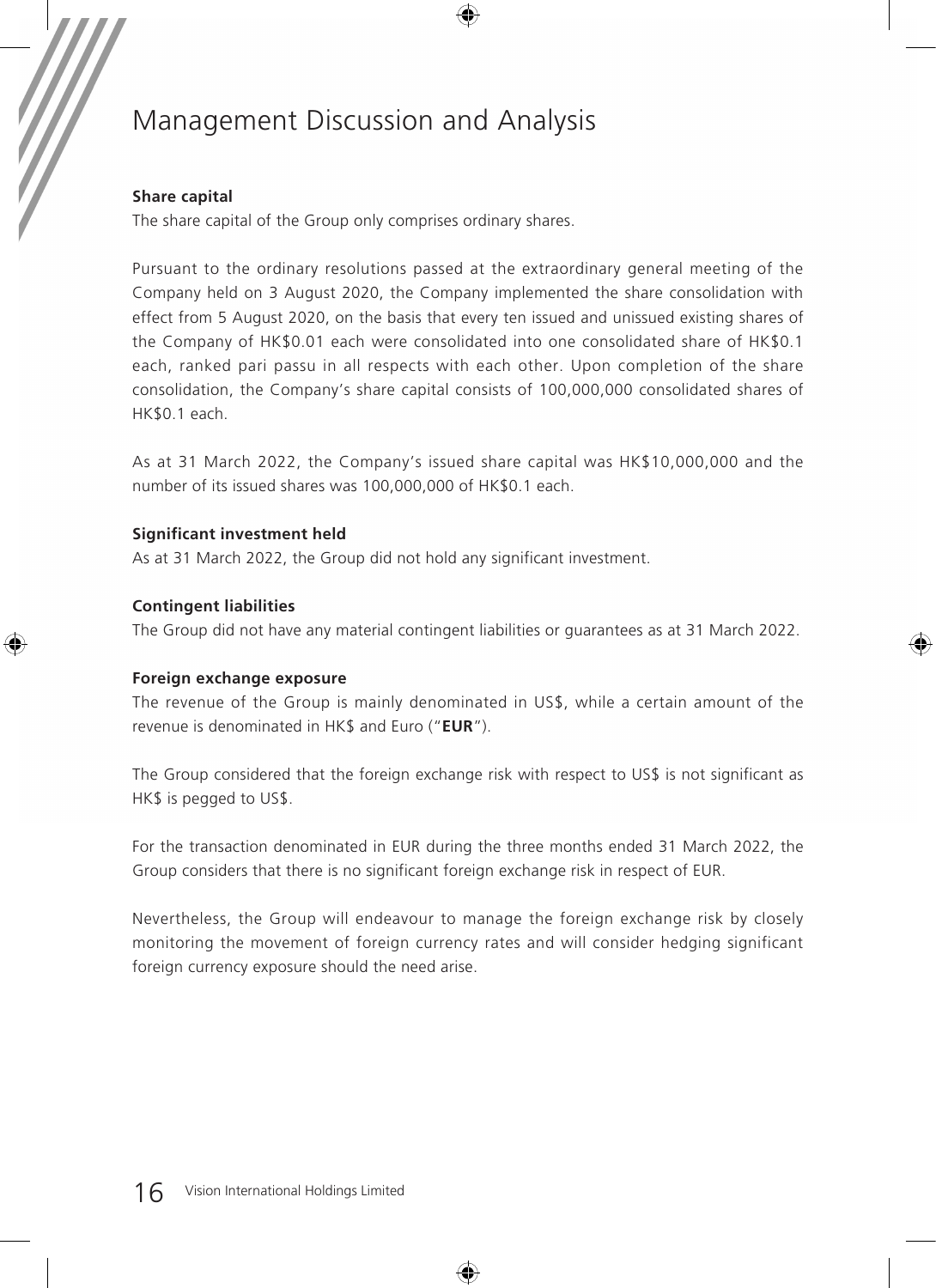## **PROSPECTS**

The global markets and economies are still struggling to recover in the midst of COVID-19 pandemic. The new wave of Omicron variant of COVID-19 weighs on the business sentiment. We expect the pessimistic sentiment is still hovering on, until more solid signs of progress that the pandemic situation is to be brought under control.

The Group's profitability has been severely affected by COVID-19. The travel restriction caused by COVID-19 has hindered our overseas customers from visiting us or us from visiting them for making sales orders. We expect the forthcoming business environment would remain challenging, as a number of customers are looking for longer credit period. Moreover, in view of the weakening retail markets, customers would tend to make orders with lower average selling prices, which led to a tumble in our gross profit margin of the apparel and related products business.

To cope with the lingering business downturn, our management has already taken costcontrol measures since 2020 to reduce our operating costs. Going forward, the Group will continue to keep a close eye on the appropriate ways to apply such measures.

Moreover, in order to diversify the income stream of the Group, the Group has started exploring new business opportunities in the business of construction and related materials to ASEAN countries since 2020. The Directors are of the view that, the expansion into the construction and related materials business would bring more stable revenue to the Group, as the sales of construction materials is less affected by the COVID-19 pandemic and the US-China trade war.

Nevertheless, to confront the external uncertainties, we are closely monitoring our existing business operations and the possible impacts brought by the COVID-19 pandemic, and taking appropriate actions to tackle such impacts. On production side, measures are taken to make sure the impact on the production and shipment is mitigated as much as possible, such as more comprehensive planning on production schedules with suppliers and the logistics of raw materials and finished goods. On customer side, our team is following up proactively with our major customers via electronical means, in order to minimize the impact on the sales orders at our best endeavours.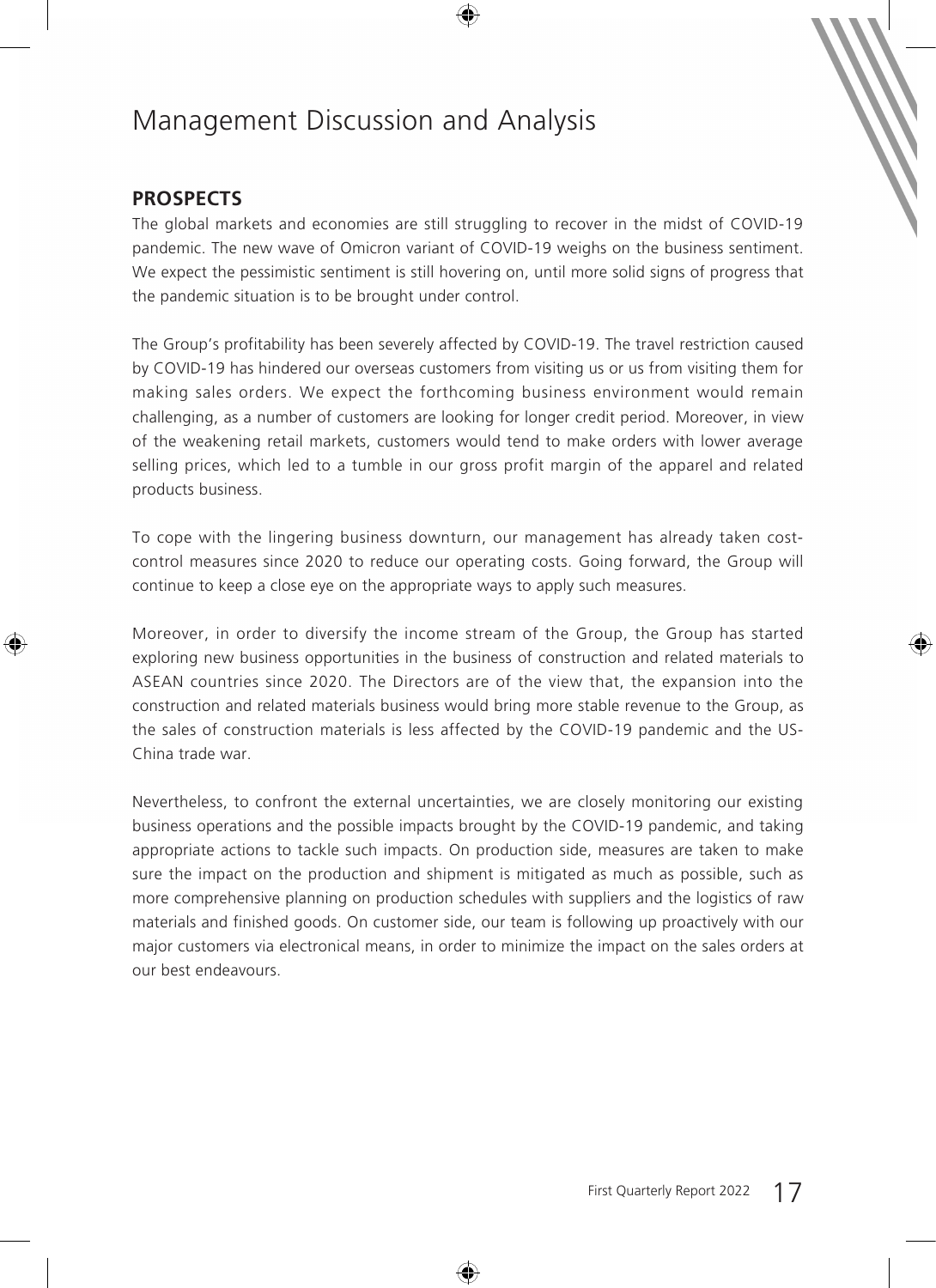## **CAPITAL STRUCTURE, LIQUIDITY AND FINANCIAL RESOURCES**

The total equity of the Group as at 31 March 2022 was HK\$47.8 million (31 March 2021: HK\$57.6 million). The Group's cash and cash equivalent as at 31 March 2022 was HK\$0.4 million (31 March 2021: HK\$8.3 million). Based on the above analysis, coupled with sufficient cash and bank balances, we have adequate liquidity and financial resources to meet our working capital requirements.

## **DIVIDENDS**

The Board does not recommend the payment of any dividend for the three months ended 31 March 2022 (three months ended 31 March 2021: Nil).

## **SEGMENT INFORMATION**

Segmental information is disclosed in note 3 of the unaudited condensed consolidated financial statements.

## **MATERIAL ACQUISITIONS AND DISPOSALS OF SUBSIDIARIES, ASSOCIATES AND JOINT VENTURES**

For the three months ended 31 March 2022, the Group had not made any material acquisition or disposal (three months ended 31 March 2021: Nil).

## **FUTURE PLAN FOR MATERIAL INVESTMENTS AND CAPITAL ASSETS**

The Group did not have any plan for material investments or capital assets as at 31 March 2022.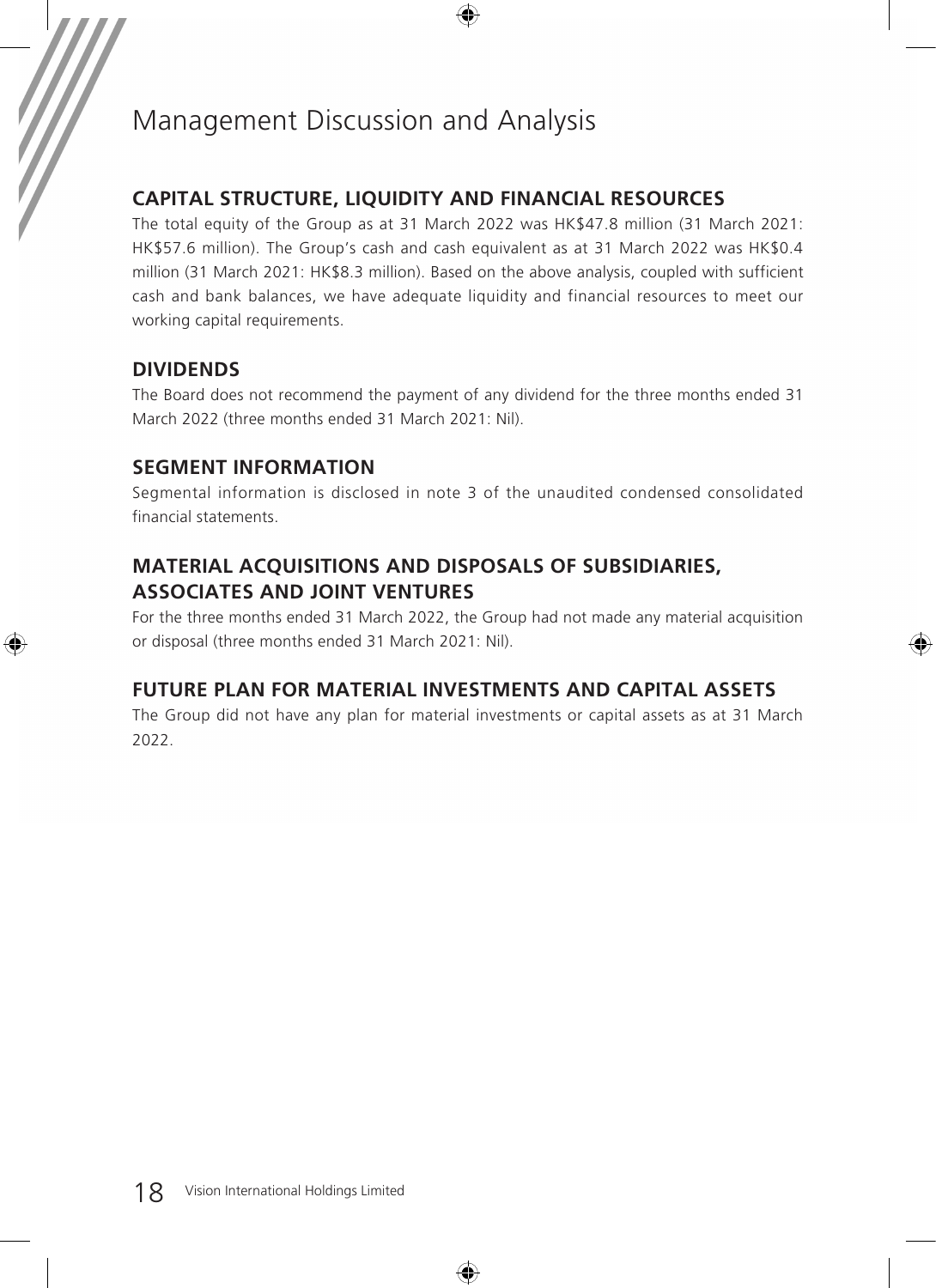## **DISCLOSURE OF INTERESTS**

**A. Directors' and Chief Executive's Interests And/Or Short Positions in the Shares, Underlying Shares and Debentures of the Company or Any of its Associated Corporations**

As at 31 March 2022, the interests and short positions of our Directors or chief executive of the Company in the Shares, underlying shares or debentures of the Company or any of its associated corporations (within the meaning of Part XV of the Securities and Futures Ordinance (Chapter 571 of the Laws of Hong Kong) (the "**SFO**")) which are required to be notified to the Company and the Stock Exchange pursuant to Divisions 7 and 8 of Part XV of the SFO (including interests and short positions in which they are taken or deemed to have under such provisions of the SFO) or which will be required pursuant to section 352 of the SFO to be entered in the register referred to therein, or which will be required to notify to the Company and the Stock Exchange pursuant to Rules 5.46 to 5.67 of the GEM Listing Rules, will be as follows:

| <b>Name of Director</b> | Nature of<br>interest and<br>capacity            | Number of<br>Shares held <sup>(1)</sup> | Percentage of<br>issued share<br>$capital^{(3)}$ |
|-------------------------|--------------------------------------------------|-----------------------------------------|--------------------------------------------------|
| Mr. Ko                  | Interest in a<br>controlled<br>corporation $(2)$ | 75,000,000 (L)                          | 75%                                              |

*(a) Long Position in the Shares of the Company*

*Notes:*

- 1. The letter "L" denotes to the long position in the Shares.
- 2. The Shares are registered in the name of Metro Vanguard. Accordingly, Mr. Ko is deemed to be interested in all the Shares held by Metro Vanguard for the purpose of Part XV of the SFO.
- 3. The percentage of shareholding was calculated based on the Company's total number of issued Shares as at 31 March 2022 (i.e. 100,000,000 Shares).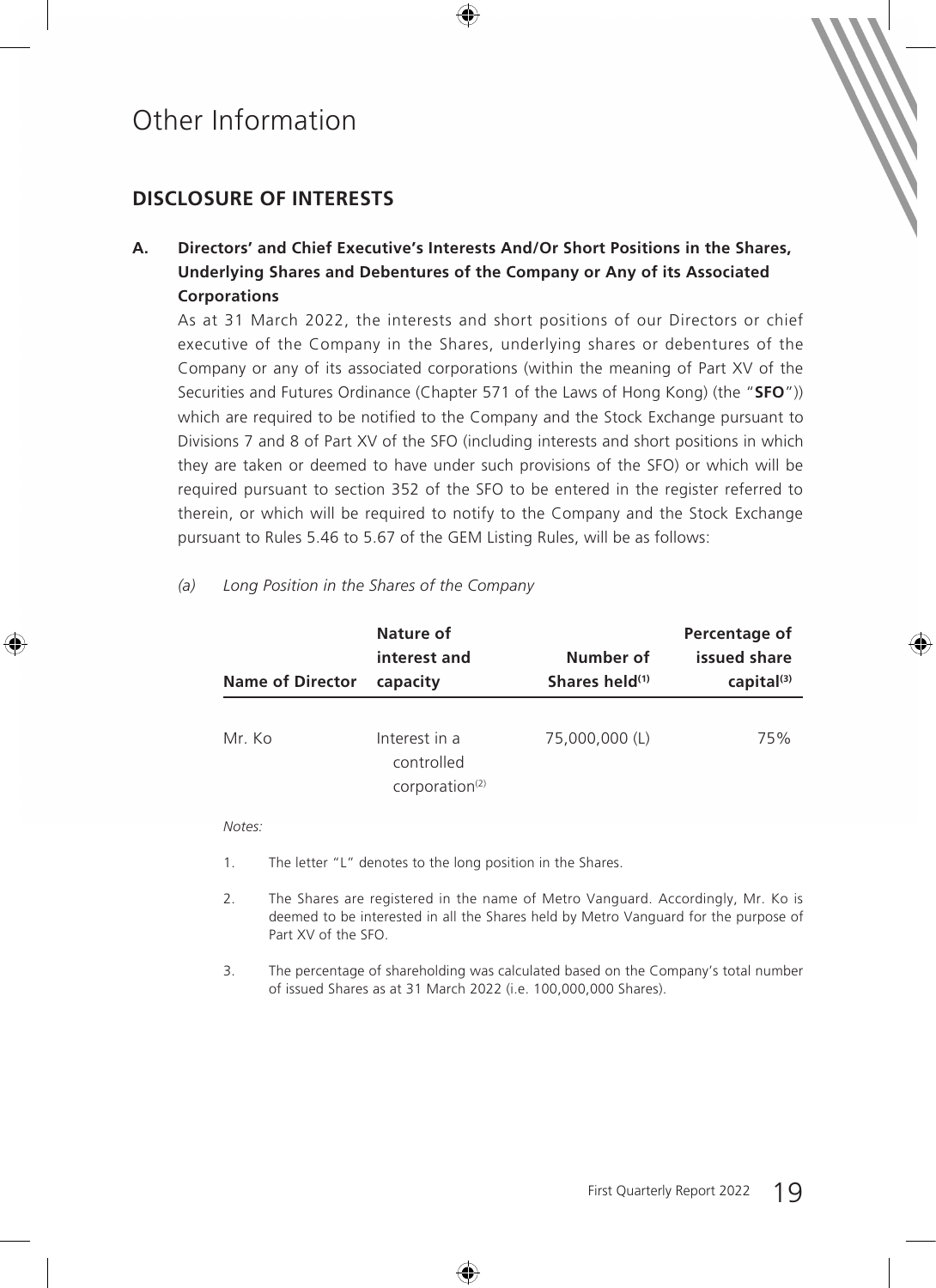| Name of<br><b>Director</b> | Name of<br>associated<br>corporation | Capacity/<br>nature of<br>interest | Number and<br>class of<br>securities | Percentage of<br>issued share<br>capital |
|----------------------------|--------------------------------------|------------------------------------|--------------------------------------|------------------------------------------|
| Mr. Ko                     | Metro Vanguard                       | Beneficial owner                   | 100<br>ordinary shares               | 100%                                     |

*(b) Long Position in the Shares of Associated Corporation*

Save as disclosed above, as at 31 March 2022, none of the Directors and chief executive of the Company had any interests or short positions in the shares, underlying shares and debentures of the Company or any of its associated corporations (within the meaning of Part XV of the SFO) which were required to be notified to the Company and the Stock Exchange pursuant to Divisions 7 and 8 of Part XV of the SFO (including interests or short positions which they were taken or deemed to have under such provisions of the SFO) or which were required pursuant to Section 352 of the SFO, to be entered in the register of members of the Company or which were required to be notified to the Company and the Stock Exchange, pursuant to Rules 5.46 to 5.67 of the GEM Listing Rules.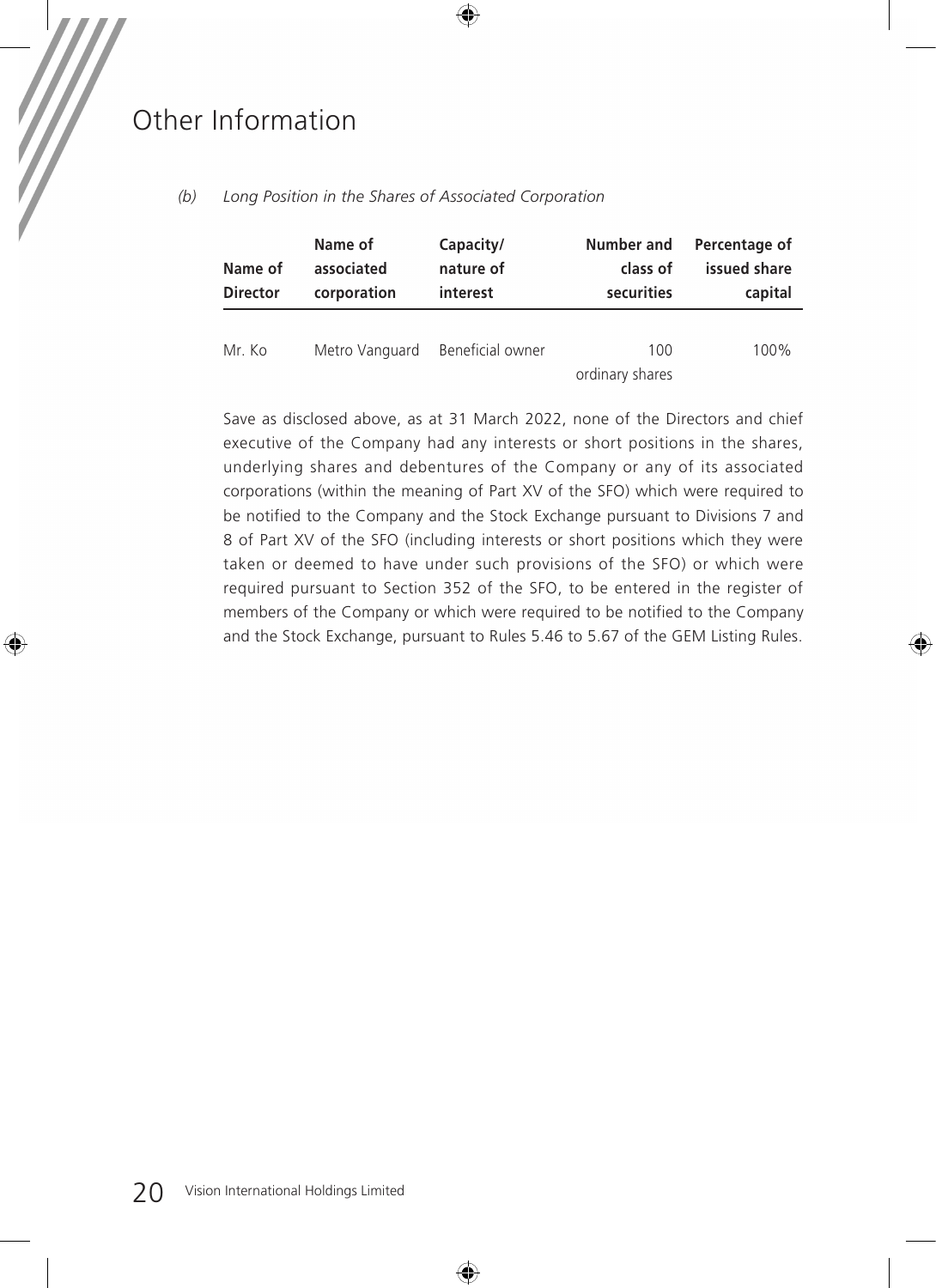## **B. Substantial Shareholders' and Other Persons' Interests And/Or Short Positions in Shares, Underlying Shares and Debentures**

As at 31 March 2022, the interest and short positions of the persons (other than the Directors or chief executive of the Company) in the Shares, underlying shares and debentures of the Company which were notified to the Company and the Stock Exchange pursuant to Divisions 2 and 3 of Part XV of the SFO or required to be recorded in the register required to be kept by the Company under section 336 of the SFO were as follows:

*Long Position in the Company's Shares*

| <b>Name</b>       | Nature of interest<br>and capacity | Number of<br>Shares held <sup>(1)</sup> | Percentage of<br>issued share<br>$capital^{(3)}$ |
|-------------------|------------------------------------|-----------------------------------------|--------------------------------------------------|
| Metro Vanguard    | Beneficial owner                   | 75,000,000 (L)                          | 75%                                              |
| Ms. Chan Sau Fung | Interest of spouse <sup>(2)</sup>  | 75,000,000 (L)                          | 75%                                              |

*Notes:*

- 1. The letter "L" denotes to the long position in the Shares.
- 2. Ms. Chan Sau Fung is the spouse of Mr. Ko. By virtue of the SFO, she is deemed to be interested in all Shares held by Metro Vanguard, in which Mr. Ko is deemed to be interested.
- 3. The percentage of shareholding was calculated based on the Company's total number of issued Shares as at 31 March 2022 (i.e. 100,000,000 Shares).

Save as disclosed above, as at 31 March 2022, the Company had not been notified by any persons (other than Directors or chief executive of the Company) who had interests or short positions in the Shares, underlying Shares or debentures of the Company which would fall under the provisions of Divisions 2 and 3 of Part XV of the SFO to be disclosed to the Company, or which were recorded in the register required to be kept by the Company under Section 336 of the SFO.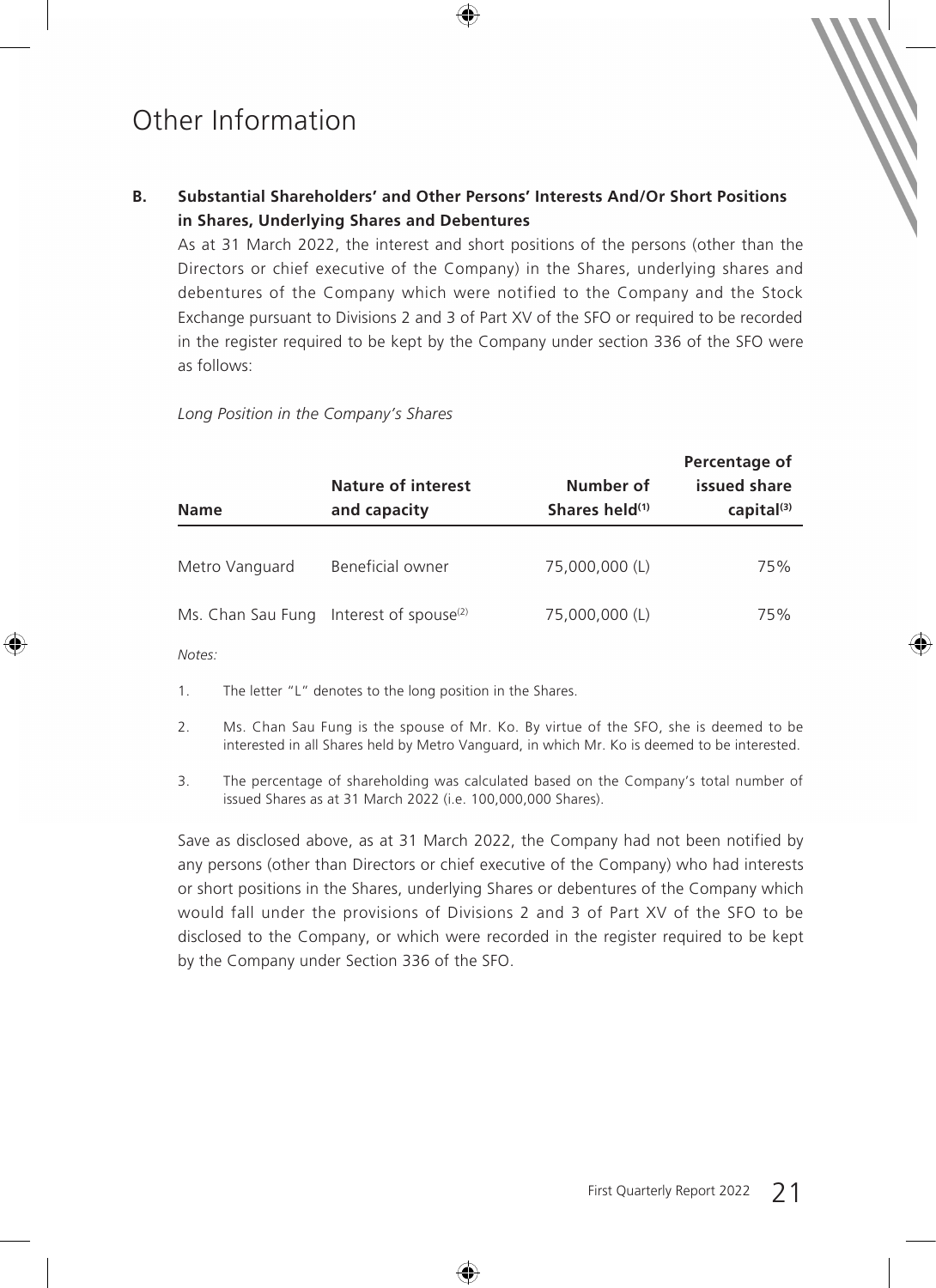## **DIRECTORS' RIGHTS TO ACQUIRE SHARES OR DEBT SECURITIES**

Save as disclosed in the sub-sections headed "Disclosure of Interests" and "Share Option Scheme" herein, at no time during the three months ended 31 March 2022 was the Company or any of its subsidiaries, or any of its fellow subsidiaries, a party to any arrangement to enable the Directors or chief executive of the Company (including their spouses or children under 18 years of age) to have any right to subscribe for securities of the Company or any of its associated corporations as defined in the SFO or to acquire benefits by means of acquisition of Shares in, or debentures of, the Company or any other body corporate.

## **DIRECTORS' AND CONTROLLING SHAREHOLDERS' COMPETING INTERESTS**

For the three months ended 31 March 2022, the Directors have confirmed that to the best of their knowledge, information and belief and having made all reasonable enquiries, none of the Directors, the Controlling Shareholders and their respective close associates (as defined in the GEM Listing Rules) had any business or interests in any company that competes or may compete with the business of the Group and any other conflict of interests which any such person has or may have with the Group.

## **CORPORATE GOVERNANCE PRACTICES AND COMPLIANCE**

The Company's corporate governance practices are based on the principles and code provisions as set out in the Corporate Governance Code and Corporate Governance Report as set out in Appendix 15 to the GEM Listing Rules (the "**CG Code**"). The Board and the management of the Company are committed to maintaining and achieving a high standard of corporate governance practices with an emphasis on a quality Board, an effective accountability system and a healthy corporate culture in order to safeguard the interests of the shareholders of the Company and enhance the business growth of the Group. Where applicable, the Company has complied with the code provisions as set out in the CG Code during the three months ended 31 March 2022.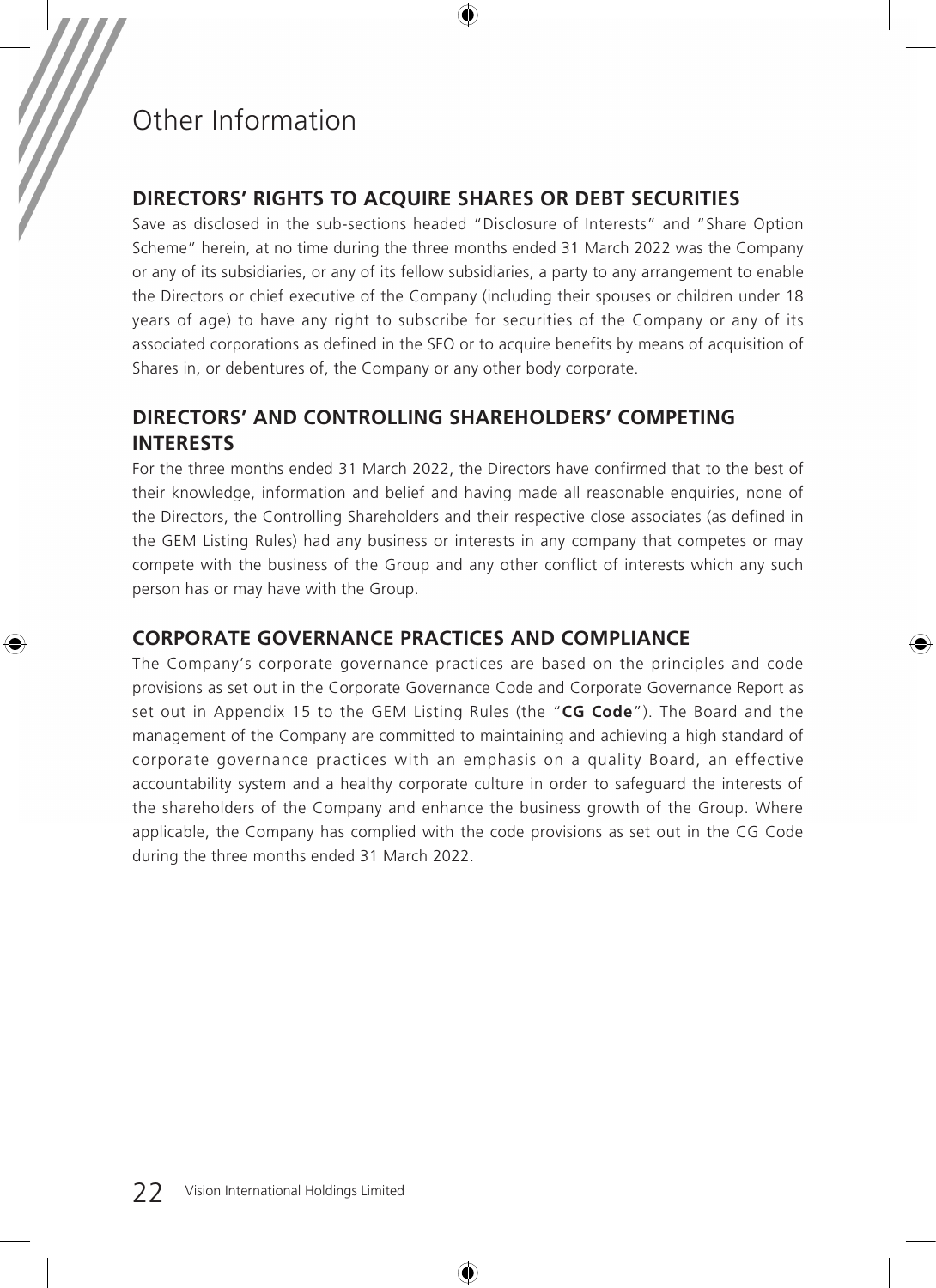## **DIRECTORS' SECURITIES TRANSACTIONS**

The Company has adopted the required standard of dealings as set out in Rules 5.48 to 5.67 of the GEM Listing Rules ("**Required Standard of Dealings**") regarding Directors' securities transactions. Having been enquired by the Company, all Directors confirmed that they had complied with the Required Standard of Dealings during the three months ended 31 March 2022.

## **PURCHASE, SALE OR REDEMPTION OF THE COMPANY'S LISTED SECURITIES**

Neither the Company nor any of its subsidiaries has purchased, sold or redeemed any of the Company's listed securities during the three months ended 31 March 2022.

## **SHARE OPTION SCHEME**

The Company has conditionally adopted a share option scheme (the "**Share Option Scheme**") on 16 April 2018 pursuant to a resolution passed by the Company's then sole shareholder. The purpose of the Share Option Scheme is to provide eligible participants an opportunity to have a personal stake in the Company and to motivate, attract and retain the eligible participants whose contributions are important to the long-term growth and profitability of the Group. Eligible participants of the Share Option Scheme include any employee, adviser, consultant, service provider, agent, customer, partner or joint-venture partner of the Company or any of its subsidiaries (including any director of the Company or any of its subsidiaries) who is in full-time or part-time employment with or otherwise engaged by the Company or any of its subsidiaries at the time when an option is granted.

The Share Option Scheme became effective on the Listing Date and, unless otherwise cancelled or amended, will remain in force for 10 years commencing on the Listing Date.

No share option was granted, lapsed, exercised or cancelled by the Company under the Share Option Scheme since its adoption on 16 April 2018 and there was no outstanding share option as at the date of this report.

Further details on the principal terms of the Share Option Scheme were summarised in the section headed "Statutory and General Information — D. Share Option Scheme" in Appendix IV to the Prospectus.